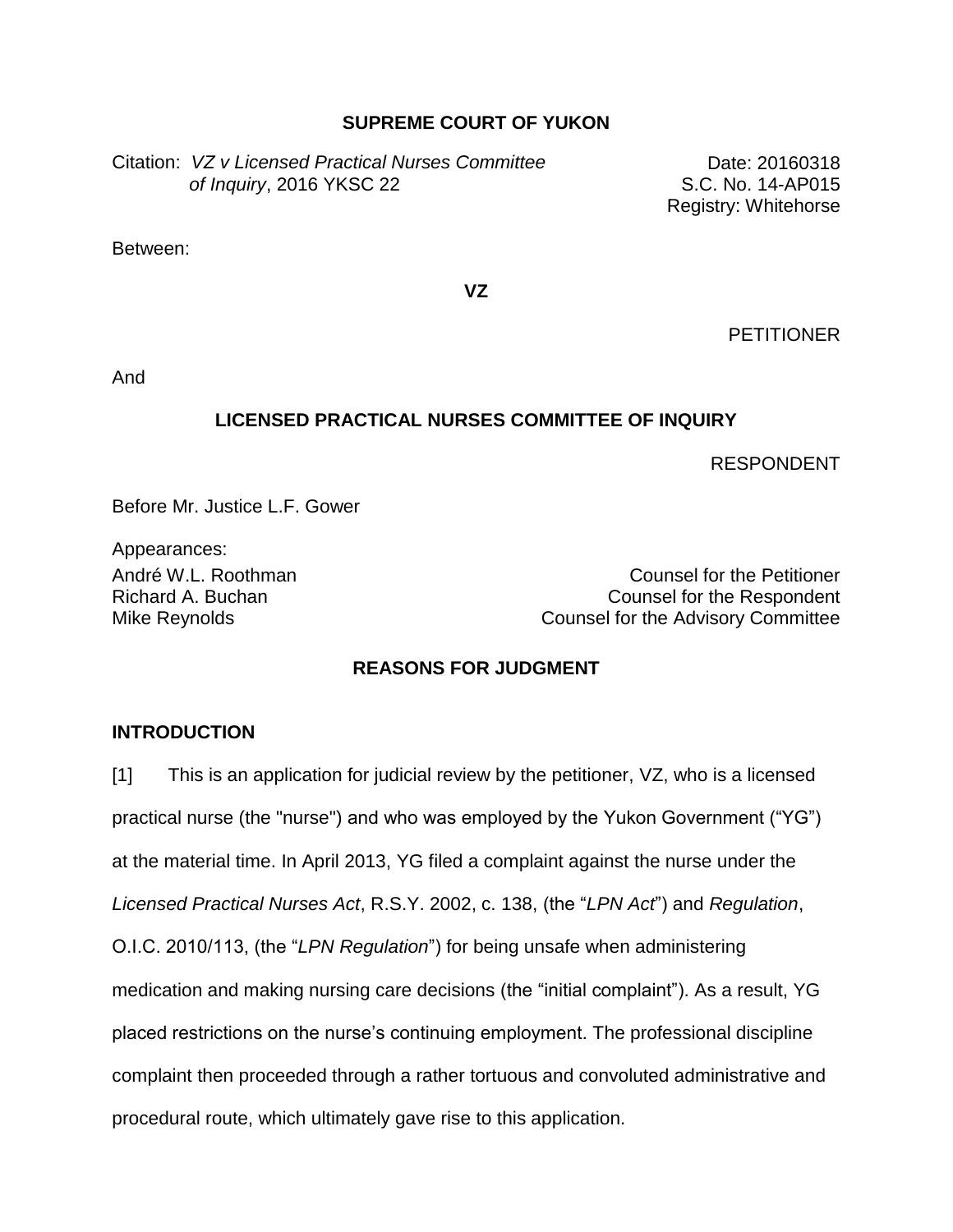[2] For reasons which will become more obvious below, the main issue on this judicial review is whether there is a basis for quashing the complaint due to an abuse of process resulting from unreasonable delay in the entirety of the proceedings to date.

\_\_\_\_\_\_\_\_\_\_\_\_\_\_\_\_\_\_\_\_\_\_\_\_\_\_\_\_\_\_\_\_\_\_\_\_\_\_\_\_\_\_\_\_\_\_\_\_\_\_\_\_\_\_\_\_\_\_\_\_\_\_\_\_\_\_\_\_\_\_

#### **BACKGROUND SUMMARY**

[3] Because the facts in this case are rather lengthy and convoluted, I will attempt to give an initial overview to provide context before getting into the details.

[4] The initial complaint was directed to the Licensed Practical Nurses Advisory Committee (the "advisory committee"), which empanelled a committee of inquiry to investigate and adjudicate the complaint (the "first committee of inquiry"). This body decided, in June 2014, on the application of the nurse, that YG's complaint needed to be further specified and that YG was required to make full disclosure of its evidence before the matter would proceed to a discipline hearing. When YG re-submitted the complaint and the supporting disclosure (the "reformulated complaint"), the advisory committee determined that the first committee of inquiry was *functus officio* in relation to the initial complaint. It therefore referred the reformulated complaint to a new committee of inquiry (the "second committee of inquiry").

[5] Then there were a couple of significant administrative bungles. Although the nurse retained Mr. Roothman as counsel as far back as November 2013, when the advisory committee informed the nurse of the decision to refer the reformulated complaint to a second committee of inquiry, in August 2014, it failed to copy the correspondence to Mr. Roothman. Then, even though the nurse had advised the registrar assisting the advisory committee of a change of his address from Whitehorse to Oliver, British Columbia, when the second committee of inquiry wrote to inform the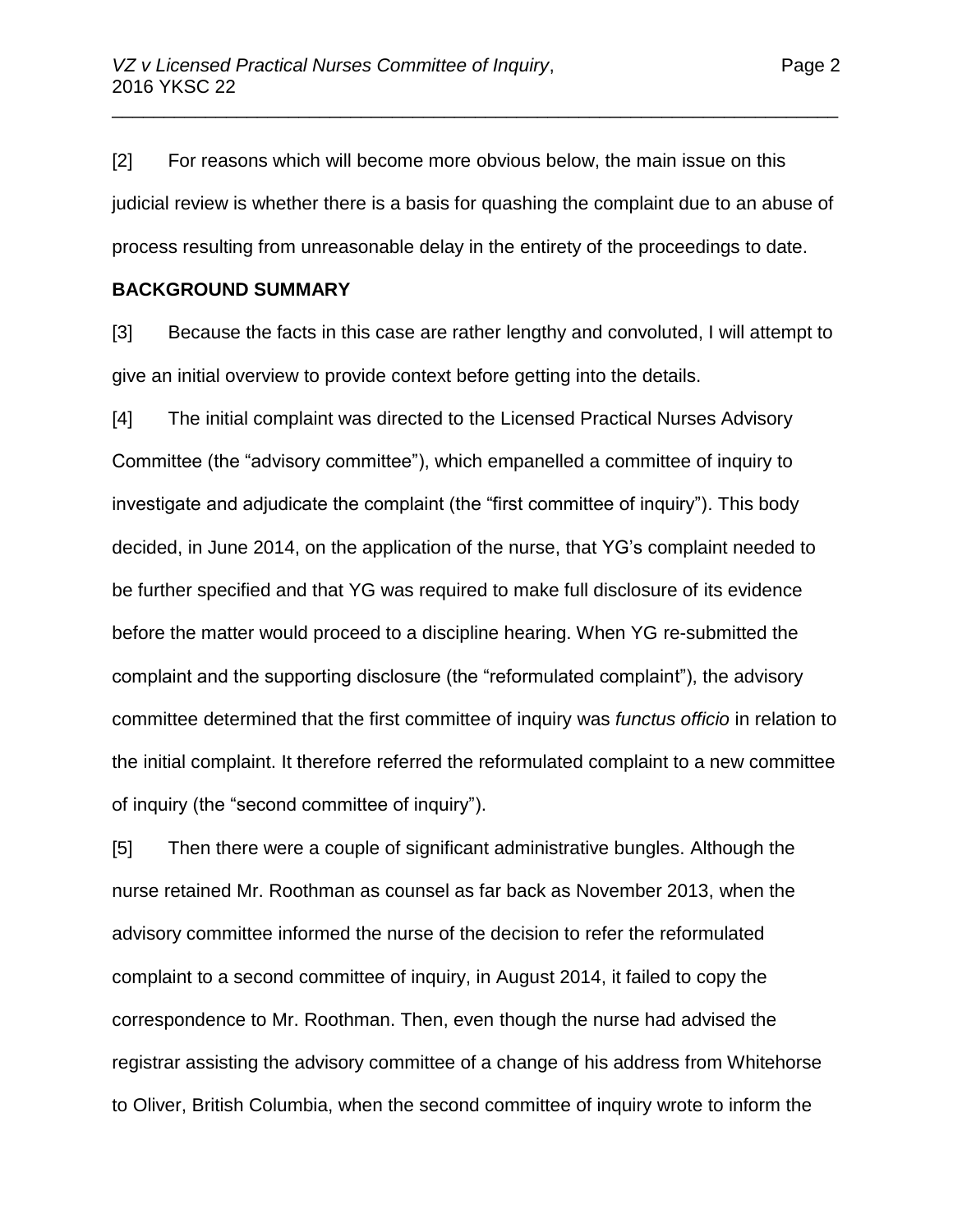nurse in November 2014 that it had established a deadline of December 19, 2014, for a written reply to the complaint, the correspondence was sent to the nurse's former Whitehorse address. And, yet again, Mr. Roothman was not provided a copy of the correspondence.

\_\_\_\_\_\_\_\_\_\_\_\_\_\_\_\_\_\_\_\_\_\_\_\_\_\_\_\_\_\_\_\_\_\_\_\_\_\_\_\_\_\_\_\_\_\_\_\_\_\_\_\_\_\_\_\_\_\_\_\_\_\_\_\_\_\_\_\_\_\_

[6] When Mr. Roothman found out about the second committee of inquiry and the deadline for a response to the complaint, he wrote to the chair of the second committee seeking an opportunity to bring an application before the committee to quash the complaint because of unreasonable delay. The chair extended the deadline for reply to December 31, 2014, but refused to hear an application to quash based on delay. Mr. Roothman interpreted this response as giving rise to a reasonable apprehension of bias on the part of the chair. He in turn responded with notice that he would be bringing on this application for judicial review.

[7] Mr. Roothman filed the within petition on February 17, 2015, following a brief delay due to personal family matters.

[8] This judicial review application was originally scheduled to be argued on November 12 and 13, 2015. However, a series of events conspired to prevent that from happening. In April 2015, two of the three members of the second committee of inquiry either resigned or withdrew. Then, in October 2015, the chair indicated that she was stepping down. A new three-member committee of inquiry was appointed later in October (the "the third committee of inquiry"), but because of the timing of that appointment, counsel for the respondent, Mr. Buchan, was unable to obtain instructions in time for the November hearing dates. Accordingly, the matter was brought forward in case management and the hearing was adjourned by consent to February 24, 2016. At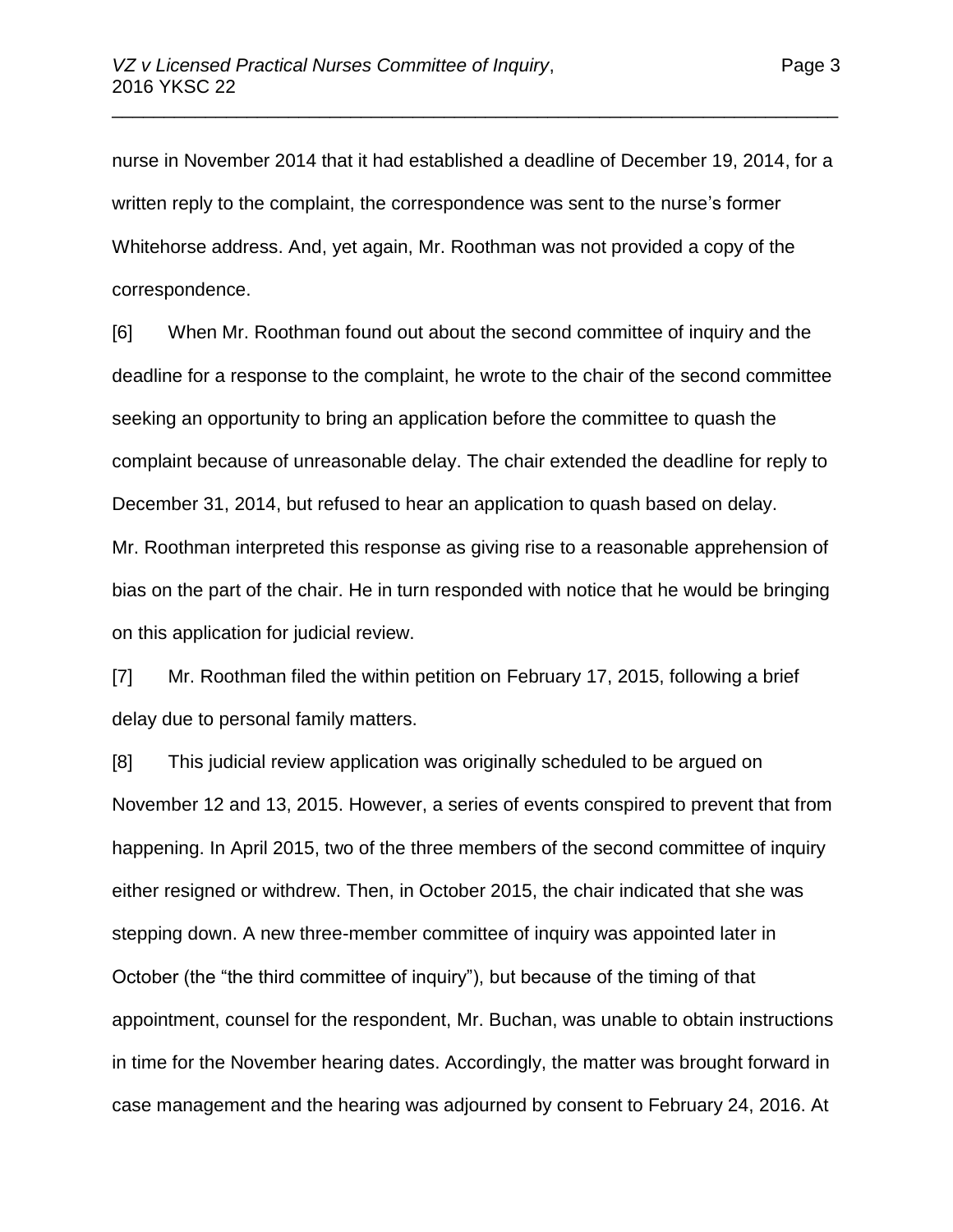that case management, Mr. Roothman, on behalf of the nurse, indicated that the bias argument was no longer a stand-alone ground to quash the complaint, but rather should be factored in to the overall delay. That continues to be his position on this judicial review.

\_\_\_\_\_\_\_\_\_\_\_\_\_\_\_\_\_\_\_\_\_\_\_\_\_\_\_\_\_\_\_\_\_\_\_\_\_\_\_\_\_\_\_\_\_\_\_\_\_\_\_\_\_\_\_\_\_\_\_\_\_\_\_\_\_\_\_\_\_\_

## **STATUTORY SCHEME**

[9] The scheme of the legislation for processing disciplinary complaints against licensed practical nurses begins with the complainant making their complaint to the registrar of licensed practical nurses under s. 8(1) of the *LPN Act*.

[10] On receiving a complaint, the registrar must refer the matter to the advisory committee.

[11] The advisory committee must review every complaint referred to it by the registrar and must, pursuant to s. 8(3) of the *LPN Act*:

- a) reject the complaint if the complaint is frivolous; or
- b) refer the complaint to a committee of inquiry if there are reasonable grounds for the complaint.

More will be said about this provision later.

[12] If a complaint is referred to a committee of inquiry, the chair of the advisory committee must appoint at least three members of the discipline panel to be the committee of inquiry for the purpose of hearing that complaint (s. 9(1) of the *LPN Act*). The discipline panel is essentially a roster of licensed practical nurses and other individuals eligible to be appointed to these committees of inquiry.

[13] The committee of inquiry is required under s. 9(3) of the *LPN Act* to "investigate, hear and determine" complaints referred to it by the advisory committee. In doing so, it also has the powers of a board of inquiry under the *Public Inquiries Act*, R.S.Y. 2002,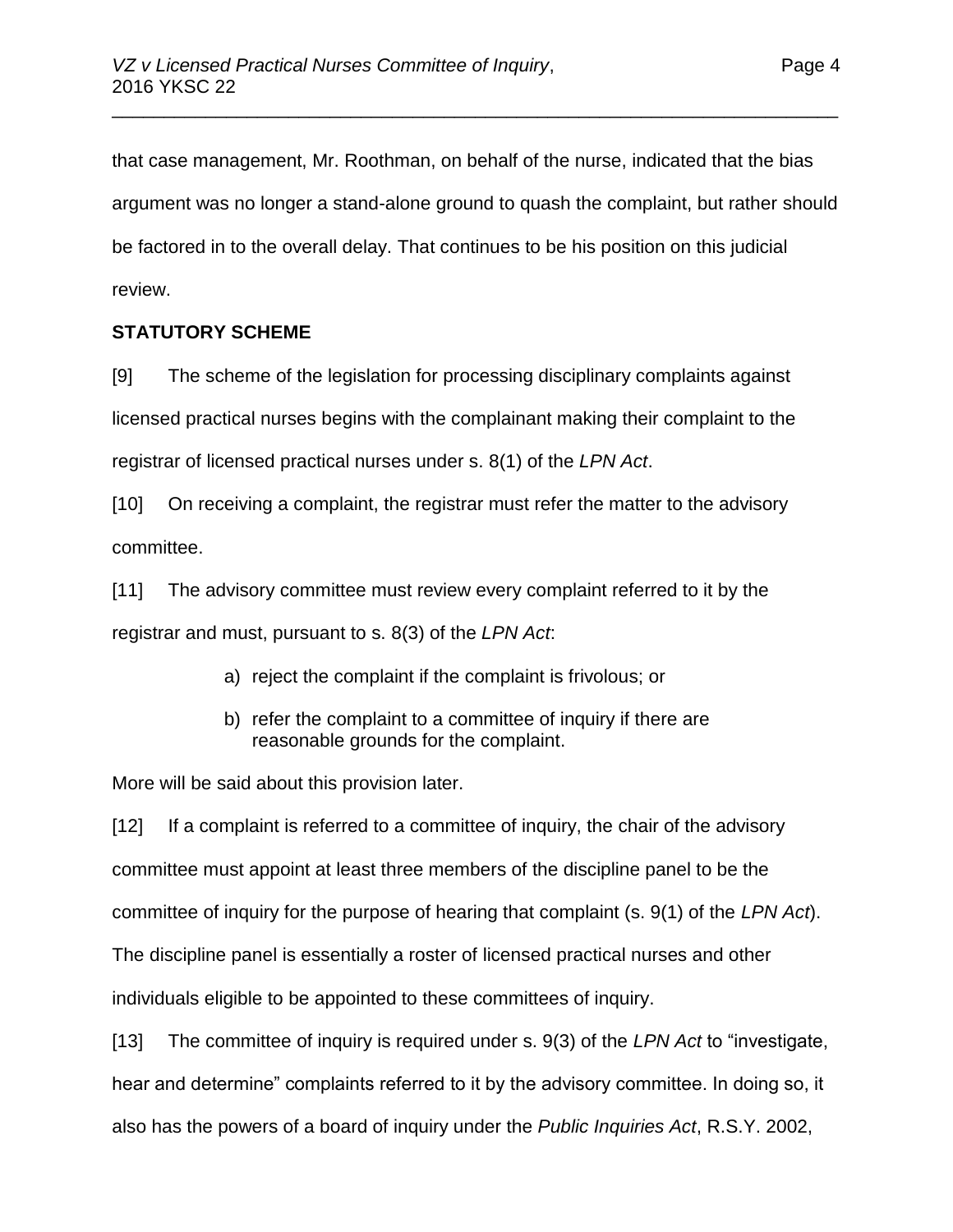c. 177, including powers to enforce attendance of witnesses and to compel the production of documents (s. 5).

[14] If a committee of inquiry determines that a complaint is justified, it may reprimand the nurse or suspend or cancel their registration.

\_\_\_\_\_\_\_\_\_\_\_\_\_\_\_\_\_\_\_\_\_\_\_\_\_\_\_\_\_\_\_\_\_\_\_\_\_\_\_\_\_\_\_\_\_\_\_\_\_\_\_\_\_\_\_\_\_\_\_\_\_\_\_\_\_\_\_\_\_\_

[15] YG does not provide either the committee of inquiry or the advisory committee with any dedicated secretariat services. Up until September 2015, it appears that both committees relied upon the registrar to perform administrative and secretarial services.

#### **CHRONOLOGY OF EVENTS**

[16] On April 24, 2013, YG filed a complaint against the nurse alleging that he had been unsafe in administering medication and making nursing care decisions. The complaint provided no details of the allegations with respect to dates, times, patients or the nurse's impugned actions.

[17] On June 3, 2013, the advisory committee informed the nurse of the complaint and provided him with an unofficial package of related documentation.

[18] On August 21, 2013, the first committee of inquiry advised YG and the nurse that the complaint had been referred to it and provided a timeline for its investigation process.

[19] On September 16, 2013, YG provided the first committee of inquiry with a package of documents relating to the complaint, which was forwarded by the committee to the nurse.

[20] On October 20, 2013, the nurse, who was then unrepresented, wrote to the first committee of inquiry and provided a package of documentation in response.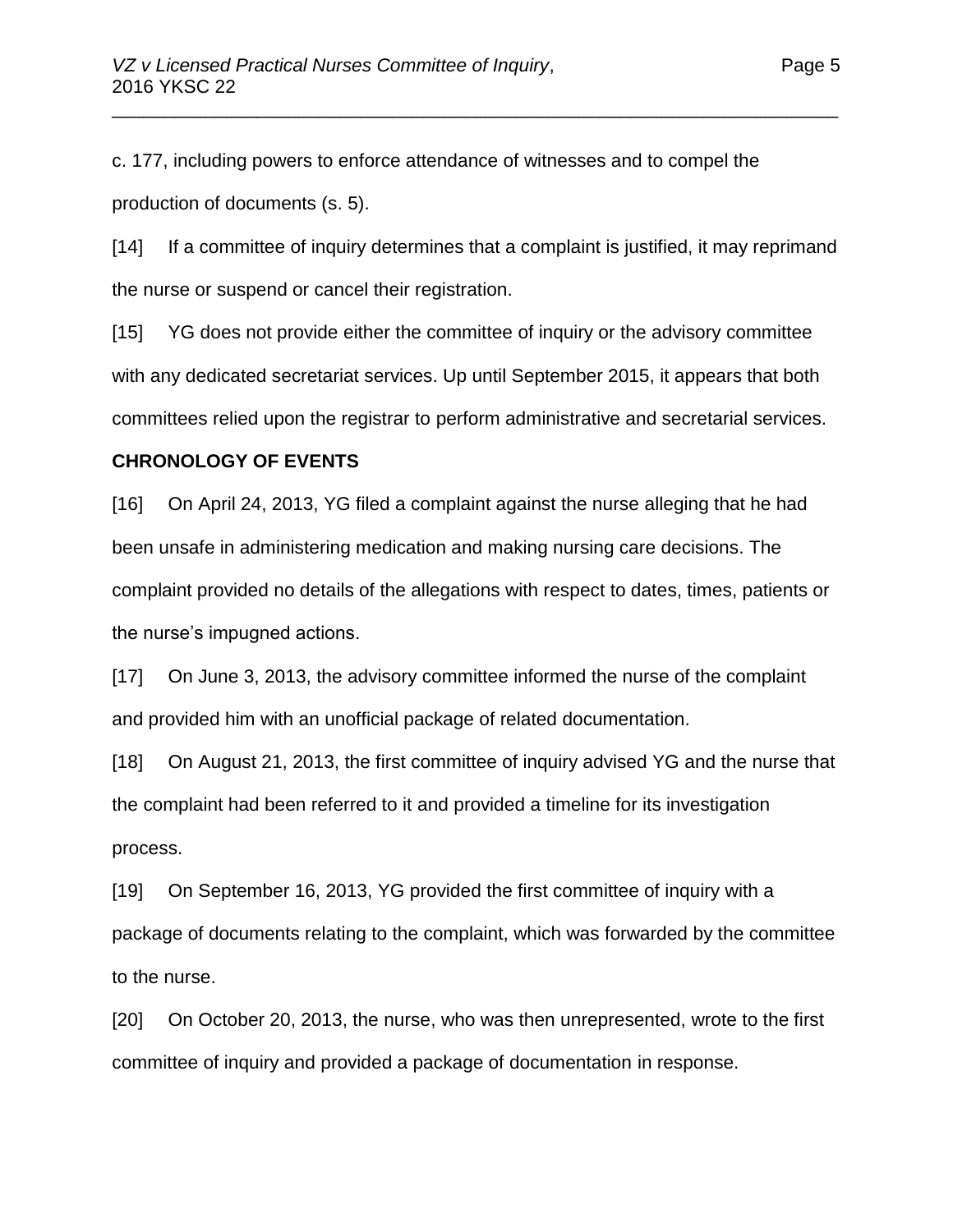[21] On October 25, 2013, YG wrote to the registrar responding to the nurse's package of material and complaining of a breach of confidentiality by him respecting certain patient records.

\_\_\_\_\_\_\_\_\_\_\_\_\_\_\_\_\_\_\_\_\_\_\_\_\_\_\_\_\_\_\_\_\_\_\_\_\_\_\_\_\_\_\_\_\_\_\_\_\_\_\_\_\_\_\_\_\_\_\_\_\_\_\_\_\_\_\_\_\_\_

[22] On October 30, 2013, the registrar wrote to the nurse on behalf of the first committee of inquiry, advising him that he had an opportunity to respond to YG's case.

[23] On November 18, 2013, Mr. Roothman wrote to the first committee of inquiry, advising that he had been retained and confirmed that the nurse had handed over all patient records to him and that these records were necessary for the nurse's defence to the complaint.

[24] On December 5, 2013, the first committee of inquiry advised Mr. Roothman that its investigation was completed and that it was required to proceed to a hearing to determine the complaint.

[25] On January 6, 2014, the first committee of inquiry delivered a notice of hearing to Mr. Roothman setting the hearing for March 11 and 12, 2014.

[26] On March 6, 2014, Mr. Roothman wrote to YG requesting disclosure of certain documentation thought to be relevant to the complaint.

[27] On March 10, 2014, Mr. Roothman filed a notice of application with the first committee of inquiry seeking a dismissal of the complaint, or alternatively, an order adjourning the hearing until the complaint could be specified and requiring that YG provide disclosure of the previously requested documents.

[28] On March 12, 2014, the hearing of the nurse's application was addressed as a preliminary issue before the hearing of the complaint. However, the matter had to be adjourned to May 20 and 21, 2014, due to the unavailability of the chair of the advisory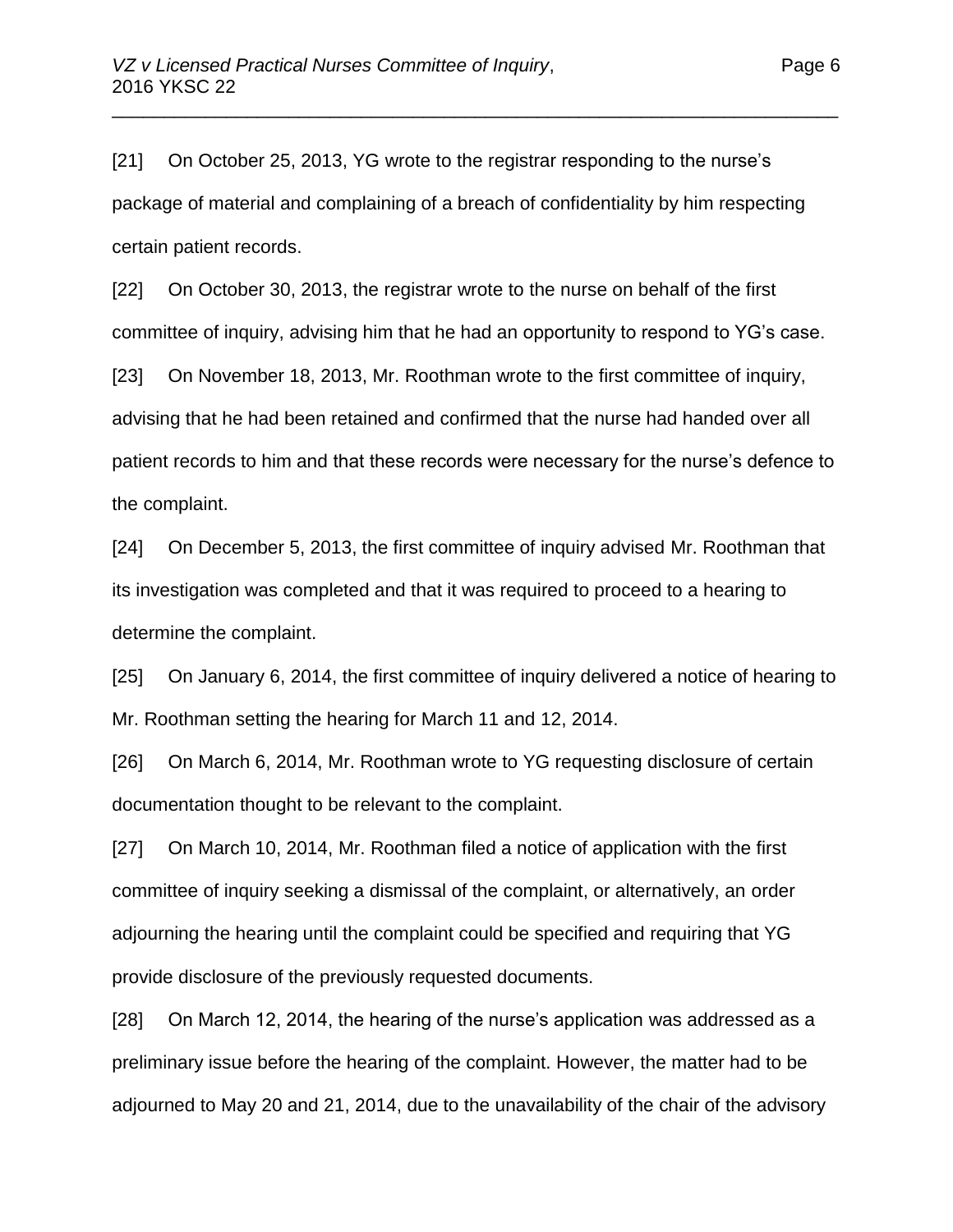committee, and also to provide YG with the opportunity to retain legal counsel to respond to the nurse's application.

[29] On April 3, 2014, YG's counsel, Ms. Wenckebach, wrote to the first committee of inquiry requesting a copy of their hearing policy and procedures. She repeated this request on April 10, 2014.

\_\_\_\_\_\_\_\_\_\_\_\_\_\_\_\_\_\_\_\_\_\_\_\_\_\_\_\_\_\_\_\_\_\_\_\_\_\_\_\_\_\_\_\_\_\_\_\_\_\_\_\_\_\_\_\_\_\_\_\_\_\_\_\_\_\_\_\_\_\_

[30] On April 15, 2014, counsel for the first committee of inquiry responded to YG and advised that no regulations, formal policy or procedure respecting the conduct of its investigations or the hearing of complaints existed, and that it had previously provided detailed written directions to the parties as to how the investigation and hearing would proceed.

[31] On April 22, 2014, YG's counsel wrote to the first committee of inquiry discussing the need for independent counsel to lead the proceedings and YG's role in the proceedings.

[32] On May 7, 2014, YG's counsel advised Mr. Roothman that, due to privacy concerns, in order for YG to produce the documents requested by him, the nurse would either have to make an application under the *Access to Information and Protection of Privacy Act*, R.S.Y. 2002, c. 1, ("*ATIPP*") or obtain an order from the first committee of inquiry for such production.

[33] On May 13, 2014, Mr. Reynolds, counsel for the advisory committee, wrote to the first committee of inquiry advising that the advisory committee was *functus officio* once the complaint was referred to an inquiry and could not assist in providing further documentation to the committee of inquiry.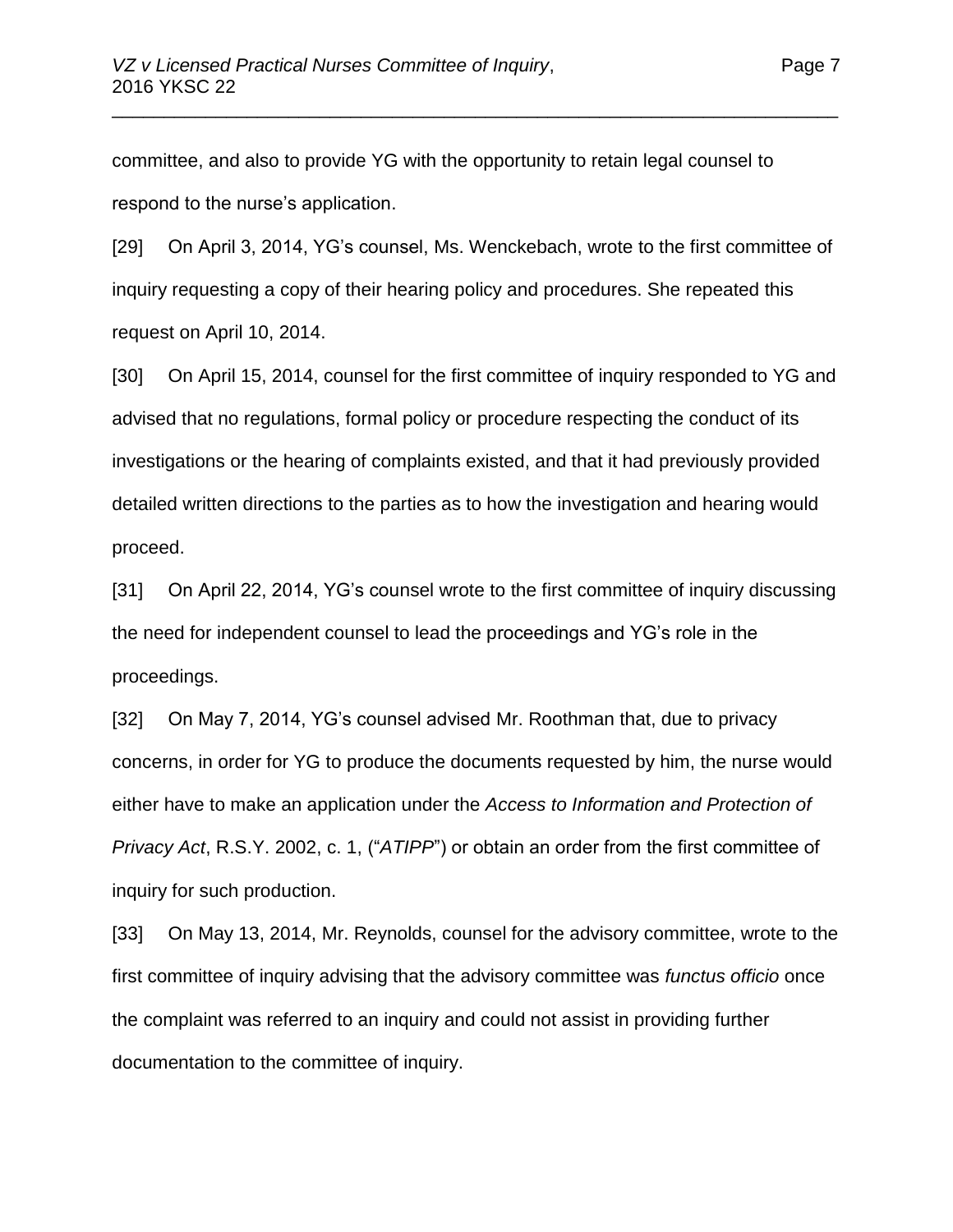[34] On May 20, 2014, the first committee of inquiry heard the nurse's application that the initial complaint be further specified and that full disclosure be provided to him.

\_\_\_\_\_\_\_\_\_\_\_\_\_\_\_\_\_\_\_\_\_\_\_\_\_\_\_\_\_\_\_\_\_\_\_\_\_\_\_\_\_\_\_\_\_\_\_\_\_\_\_\_\_\_\_\_\_\_\_\_\_\_\_\_\_\_\_\_\_\_

[35] On June 7, 2014, the first committee of inquiry released its written decision granting the nurse's application and directing that the reformulated complaint be returned to the advisory committee for the purpose of determining whether it is frivolous or whether it should be referred to a committee of inquiry.

[36] On July 25, 2014, YG provided its reformulated complaint and full disclosure to the advisory committee.

[37] August 29, 2014, the advisory committee informed the nurse that it had decided there were reasonable grounds for the reformulated complaint and that it had referred the matter to the second committee of inquiry. The advisory committee regarded the reformulated complaint as a new complaint and determined that it was appropriate to appoint a new committee of inquiry. Unfortunately, as noted earlier, the advisory committee's letter was not copied to the nurse's counsel, Mr. Roothman.

[38] On September 29, 2014, the nurse advised the registrar of his new address in Oliver, British Columbia.

[39] On November 20, 2014, the chair of the second committee of inquiry, Ms. Goodwin-Chief, wrote to the nurse to inform him that it had been appointed to investigate and hear the reformulated complaint, and requiring the nurse to provide a written reply by December 19, 2014. Again, unfortunately, the letter was not sent to the nurse's new address in Oliver, British Columbia, but rather was sent to the nurse's former Whitehorse address. Worse still, the letter was not copied to Mr. Roothman.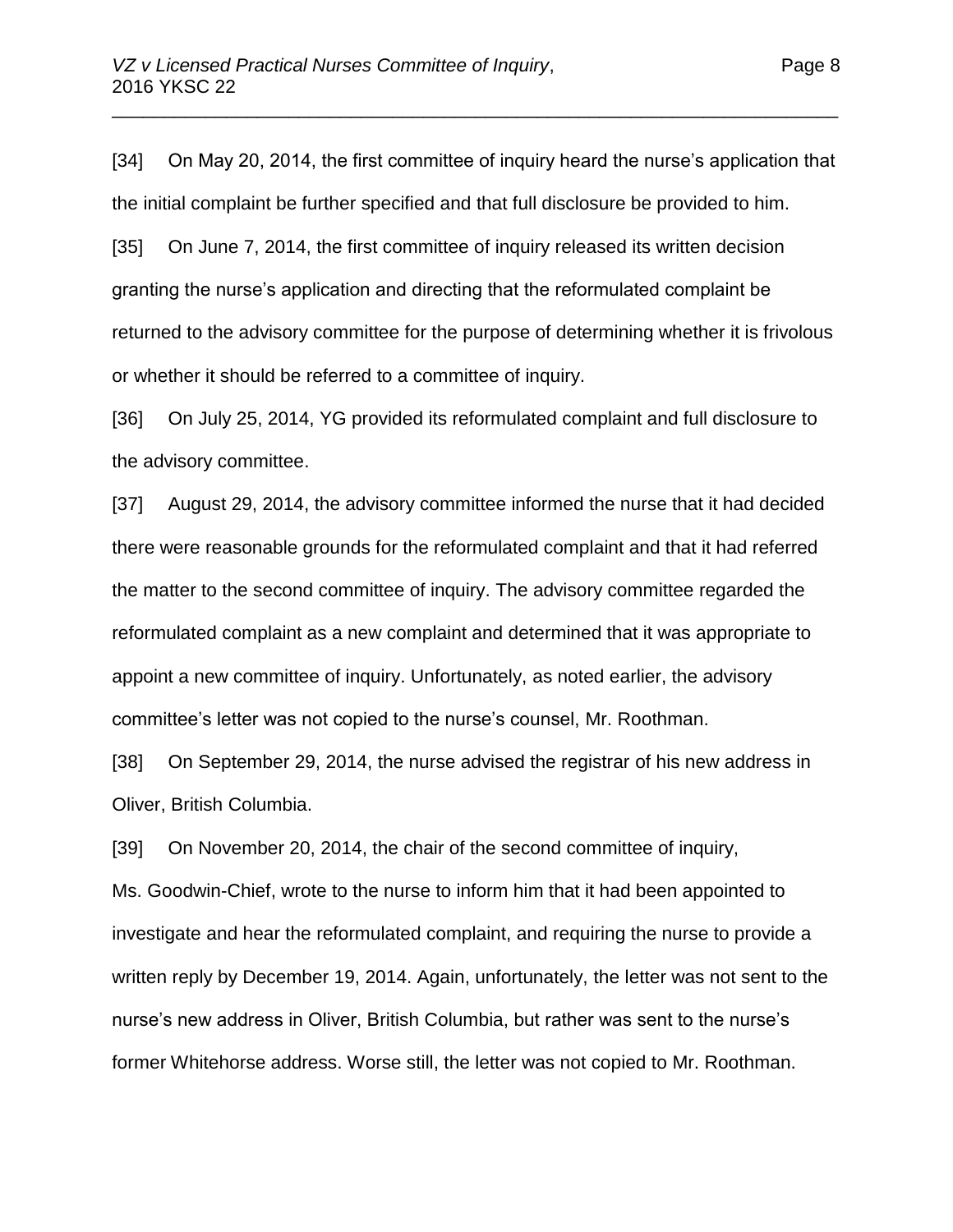[40] On December 10, 2014, Mr. Roothman wrote to the second committee of inquiry complaining about the fact that he was not copied with the committee's letter of November  $20<sup>th</sup>$  and seeking a date before the committee for an application by the nurse to quash the complaint on the basis of unreasonable delay.

\_\_\_\_\_\_\_\_\_\_\_\_\_\_\_\_\_\_\_\_\_\_\_\_\_\_\_\_\_\_\_\_\_\_\_\_\_\_\_\_\_\_\_\_\_\_\_\_\_\_\_\_\_\_\_\_\_\_\_\_\_\_\_\_\_\_\_\_\_\_

[41] On December 12, 2014, Ms. Goodwin-Chief wrote to Mr. Roothman explaining that the registrar had not provided the committee with the nurse's new address. However, in light of the mix-up, she was prepared to extend the deadline for a response from the nurse to December 31, 2014. She then stated that the second committee of inquiry would be meeting on January 14, 2015, to decide what it would do next. She failed to expressly respond to Mr. Roothman's request for an opportunity to make an application to quash the complaint on the basis of unreasonable delay.

[42] On December 16, 2014, Mr. Roothman wrote to Ms. Goodwin-Chief complaining that he would not have time to respond to the complaint by December 31, 2014, because of the added difficulties of communicating with his client by long-distance and also because of the intervening Christmas holidays. He repeated his request for an opportunity to apply to the second committee of inquiry to quash the complaint for unreasonable delay before being required to provide a response.

[43] Also on December  $16<sup>th</sup>$ , Ms. Goodwin-Chief wrote to Mr. Roothman declining his request for a hearing on the delay issue, and restating the requirement that the nurse provide his reply by December 31, 2014. In that letter, Ms. Goodwin-Chief made the following statement, implicitly with reference to the proposed application:

> … you as his counsel are only delaying this for your client by blocking our work at the beginning stages. If you would like to challenge our procedures, you can bring an appeal to the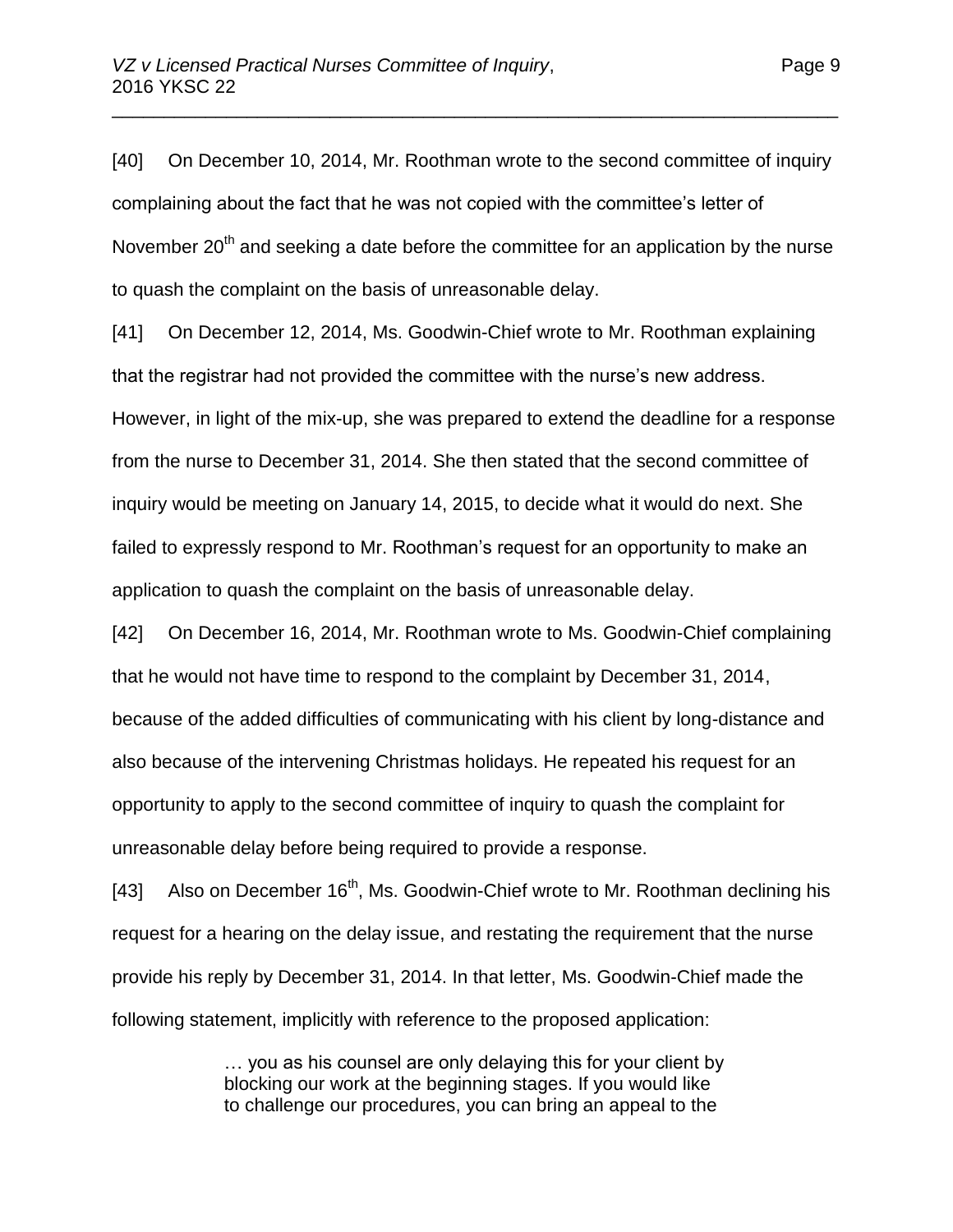Supreme Court under section 10 of the [*LPN Act*] after a decision is made by our committee…

\_\_\_\_\_\_\_\_\_\_\_\_\_\_\_\_\_\_\_\_\_\_\_\_\_\_\_\_\_\_\_\_\_\_\_\_\_\_\_\_\_\_\_\_\_\_\_\_\_\_\_\_\_\_\_\_\_\_\_\_\_\_\_\_\_\_\_\_\_\_

[44] On December 22, 2014, Mr. Roothman wrote to Ms. Goodwin-Chief stating that he would not be complying with the December 31, 2014 deadline, but that he would be filing a petition in the Supreme Court of Yukon to quash the complaint.

[45] As a result of personal family matters, Mr. Roothman was not able to file the petition until February 17, 2015. The petition is for a judicial review of the process of the initial and reformulated complaint and seeks to quash the complaint principally on the basis of unreasonable delay. Mr. Roothman also alleged in the petition that the statement by Ms. Goodwin-Chief quoted above (para. 43) gave rise to a reasonable apprehension of bias.

[46] In April 2015, two members of the second committee of inquiry either resigned or withdrew.

[47] On May 15, 2015, the appointments to the roster of nurses and other persons on the discipline panel under the *LPN Act* all expired, and a new discipline panel was not appointed until June 19, 2015. The advisory committee was not consulted by YG on that appointment process.

[48] On August 26, 2015, counsel for the advisory committee, Mr. Reynolds, informed Mr. Roothman that because of the resignations of the two members of the second committee of inquiry, and the appointment of a new discipline panel, it would be necessary for the advisory committee to appoint a third committee of inquiry to hear the complaint.

[49] On September 4, 2015, Mr. Roothman wrote to Mr. Reynolds stating that the first committee of inquiry "was seized with the matter" and objecting to the appointment of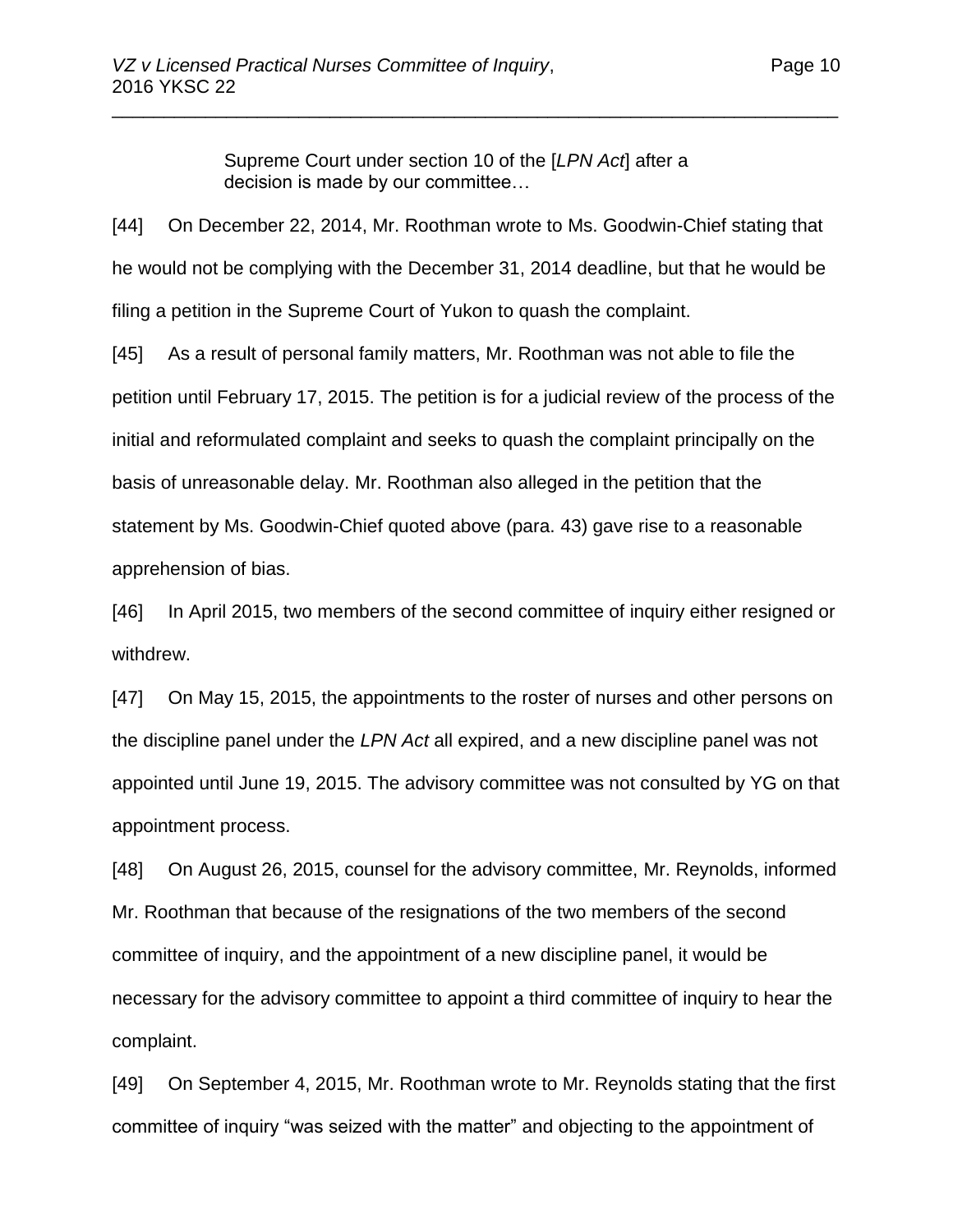another committee of inquiry. He also threatened to bring an application for a stay of proceedings pending the outcome of the hearing on the petition. At the hearing of this judicial review, Mr. Roothman withdrew his position that the first committee of inquiry was seized with the complaint.

\_\_\_\_\_\_\_\_\_\_\_\_\_\_\_\_\_\_\_\_\_\_\_\_\_\_\_\_\_\_\_\_\_\_\_\_\_\_\_\_\_\_\_\_\_\_\_\_\_\_\_\_\_\_\_\_\_\_\_\_\_\_\_\_\_\_\_\_\_\_

[50] The dates initially scheduled for the judicial review application were November 12 and 13, 2015. The advisory committee decided to delay the appointment of a further committee of inquiry until shortly before those dates for two reasons: first, to reduce the risk of yet a further court application for an interim stay of proceedings pending the hearing of the petition; and second, to ensure that a committee of inquiry would be able to immediately proceed with processing the reformulated complaint, depending on the outcome of the hearing of the petition. As a result, the advisory committee did not begin the process of appointing the third committee of inquiry until late September 2015.

[51] During the week of October 19, 2015, Ms. Goodwin-Chief informed the advisory committee that she would be stepping down as an appointee to the next committee of inquiry. This was done in order to avoid creating an appearance of bias by being an appointee to the third consecutive committee of inquiry responding to essentially the same complaint against the nurse.

[52] On October 23, 2015, the advisory committee informed counsel for the third committee of inquiry of the appointment of the three members of that committee. The nurse was advised of these appointments on November 3, 2015.

[53] On November 6, 2015, the matter came into case management before me. Mr. Buchan, counsel for the third committee of inquiry, indicated that because of the changes in the membership of the committee of inquiry over the previous two years, he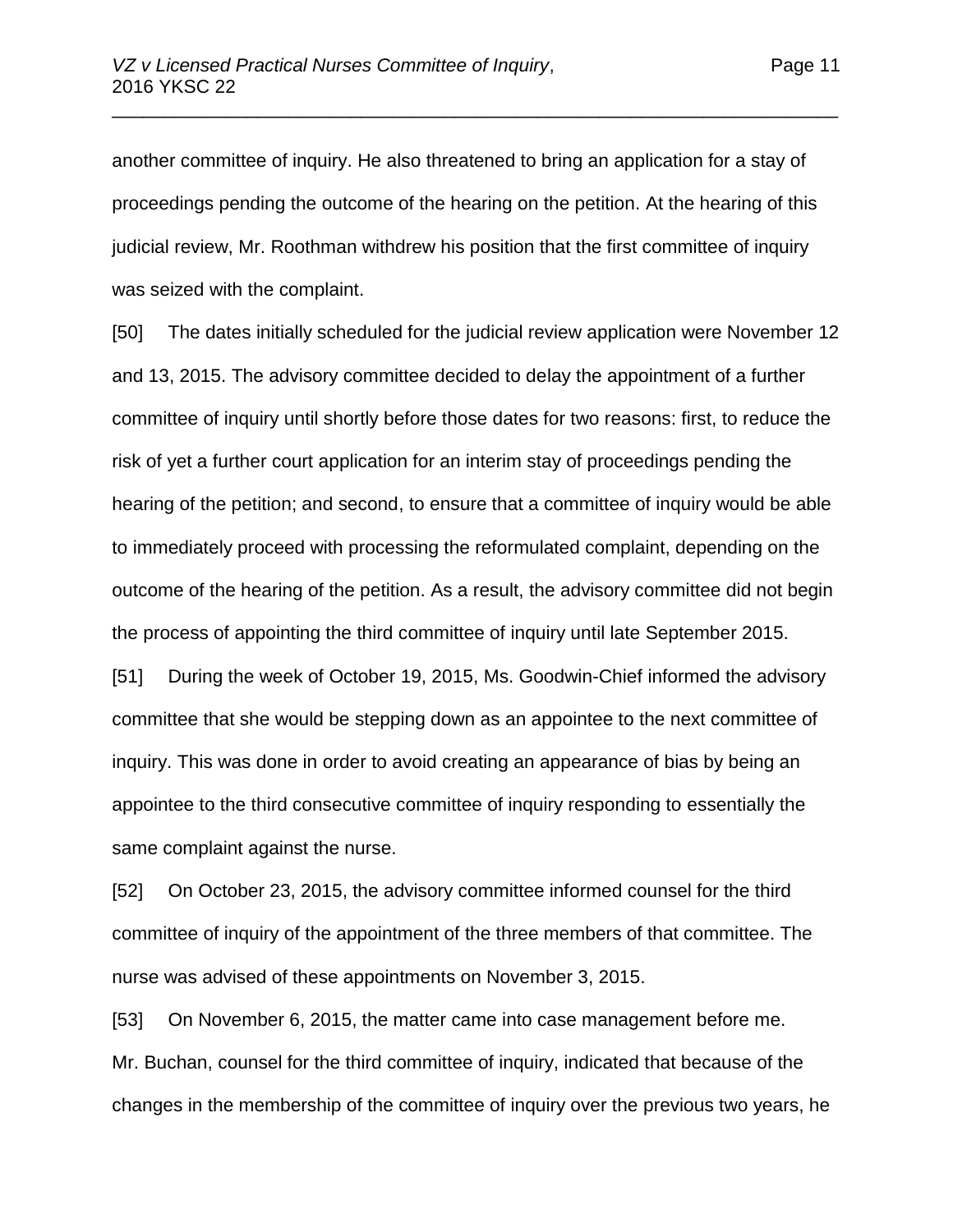was having difficulty getting clear instructions for responding to the petition. All three counsel, Mr. Buchan, Mr. Roothman and Mr. Reynolds, effectively agreed to an adjournment to February 24, 2016, for the hearing of the petition. At that time, Mr. Roothman also conceded that the bias issue had largely become moot because of the resignation of Ms. Goodwin-Chief, but that it still played a role in the overall period of delay.

\_\_\_\_\_\_\_\_\_\_\_\_\_\_\_\_\_\_\_\_\_\_\_\_\_\_\_\_\_\_\_\_\_\_\_\_\_\_\_\_\_\_\_\_\_\_\_\_\_\_\_\_\_\_\_\_\_\_\_\_\_\_\_\_\_\_\_\_\_\_

[54] At the hearing of the petition on February 24, 2016, Mr. Roothman orally informed me that after his client's move to British Columbia, the nurse had returned to the Yukon from time to time to do "piecemeal" work here. Further, in late 2015, the nurse decided to move back to the Yukon with his spouse and is currently working at the Whitehorse General Hospital. No further details were provided, and no updated affidavit material was provided by either party on this point

[55] Mr. Roothman also confirmed at the hearing on February  $24<sup>th</sup>$  that bias was no longer a stand-alone issue, but rather had become a component of the overall period of delay. He also abandoned the argument for *Charter* relief set out in the original petition.

#### **LAW**

[56] *Blencoe v. British Columbia (Human Rights Commission)*, 2000 SCC 44 ("*Blencoe*"), is a leading case on when delay in an administrative law context results in an abuse of process and a stay of proceedings. In that case, Bastarache J. wrote for the five-to-four majority. Mr. Blencoe, while serving as a minister in the Government of British Columbia, was accused by one of his assistants of sexual harassment. A month later, the Premier removed him from the Cabinet and dismissed him from the NDP caucus. Two other women filed complaints of sexual harassment with what is now the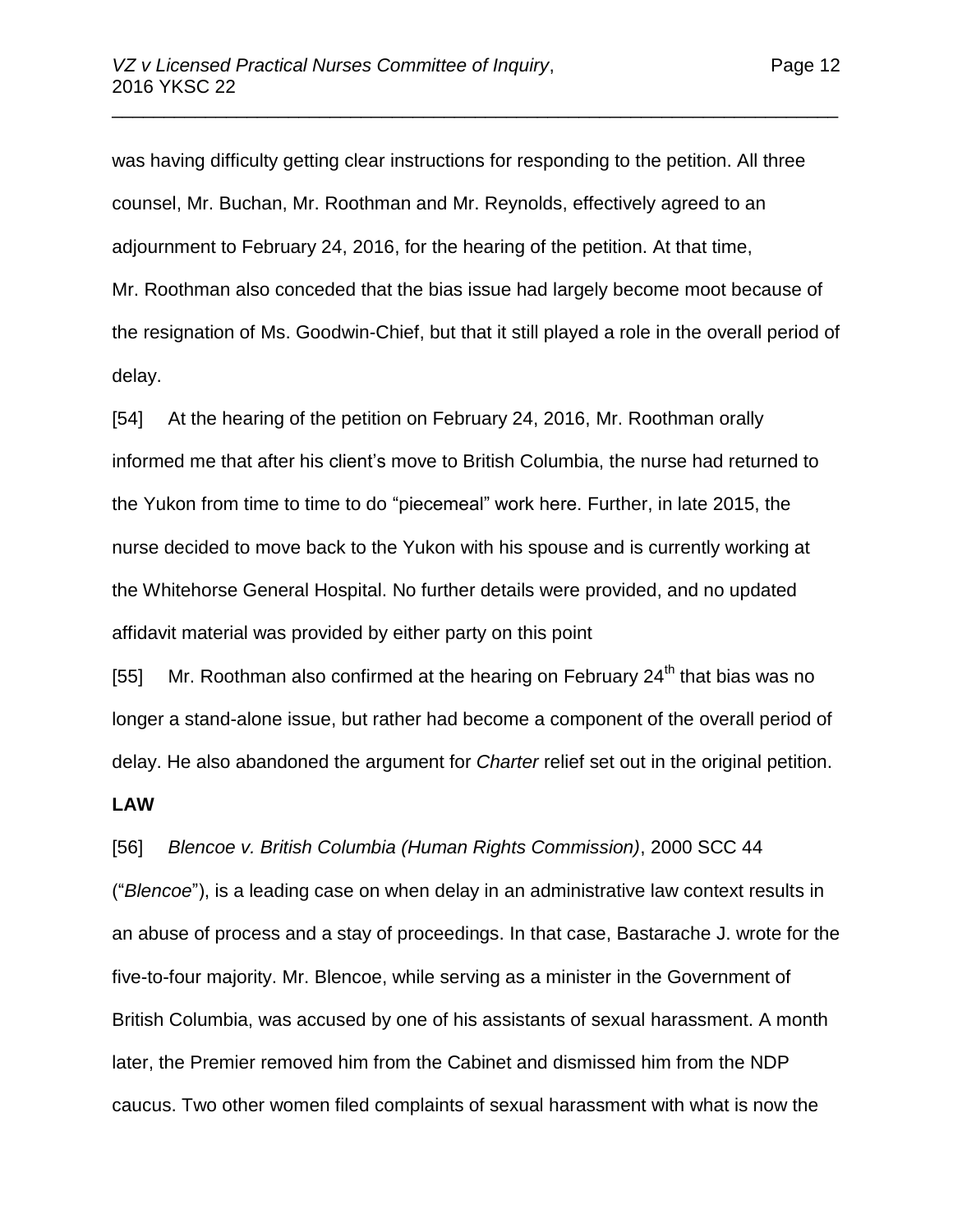British Columbia Human Rights Commission. The complaints centered on various incidents alleged to have occurred between March 1993 and March 1995. Mr. Blencoe was informed of the first complaint in July 1995 and the second in September 1995. After the Commission's investigation, hearings were scheduled before the British Columbia Human Rights Tribunal in March 1998, over 30 months after the initial complaints were filed. Mr. Blencoe applied in November 1997 for judicial review to have the complaints stayed on the basis of unreasonable delay in processing them. He alleged that the unreasonable delay caused serious prejudice to him and his family which amounted to an abuse of process and a denial of natural justice.

\_\_\_\_\_\_\_\_\_\_\_\_\_\_\_\_\_\_\_\_\_\_\_\_\_\_\_\_\_\_\_\_\_\_\_\_\_\_\_\_\_\_\_\_\_\_\_\_\_\_\_\_\_\_\_\_\_\_\_\_\_\_\_\_\_\_\_\_\_\_

[57] At paras. 101 through 133 of the judgment, Bastarache J. described how unreasonable delay can lead to an abuse of process if there has been either: (a) prejudice to the fairness of the hearing; or (b) other forms of prejudice such as psychological or sociological harm.

[58] *Blencoe* begins with the proposition that, in the administrative law context, statecaused delay, without more, will not warrant a stay of proceedings as an abuse of process at common law. Rather, there must be proof of significant prejudice which results from an unacceptable delay (para. 101). Bastarache J. continued on this theme as follows:

> 115 I would be prepared to recognize that unacceptable delay may amount to an abuse of process in certain circumstances even where the fairness of the hearing has not been compromised. Where inordinate delay has directly caused significant psychological harm to a person, or attached a stigma to a person's reputation, such that the human rights system would be brought into disrepute, such prejudice may be sufficient to constitute an abuse of process…. It must however be emphasized that few lengthy delays will meet this threshold. I caution that in cases where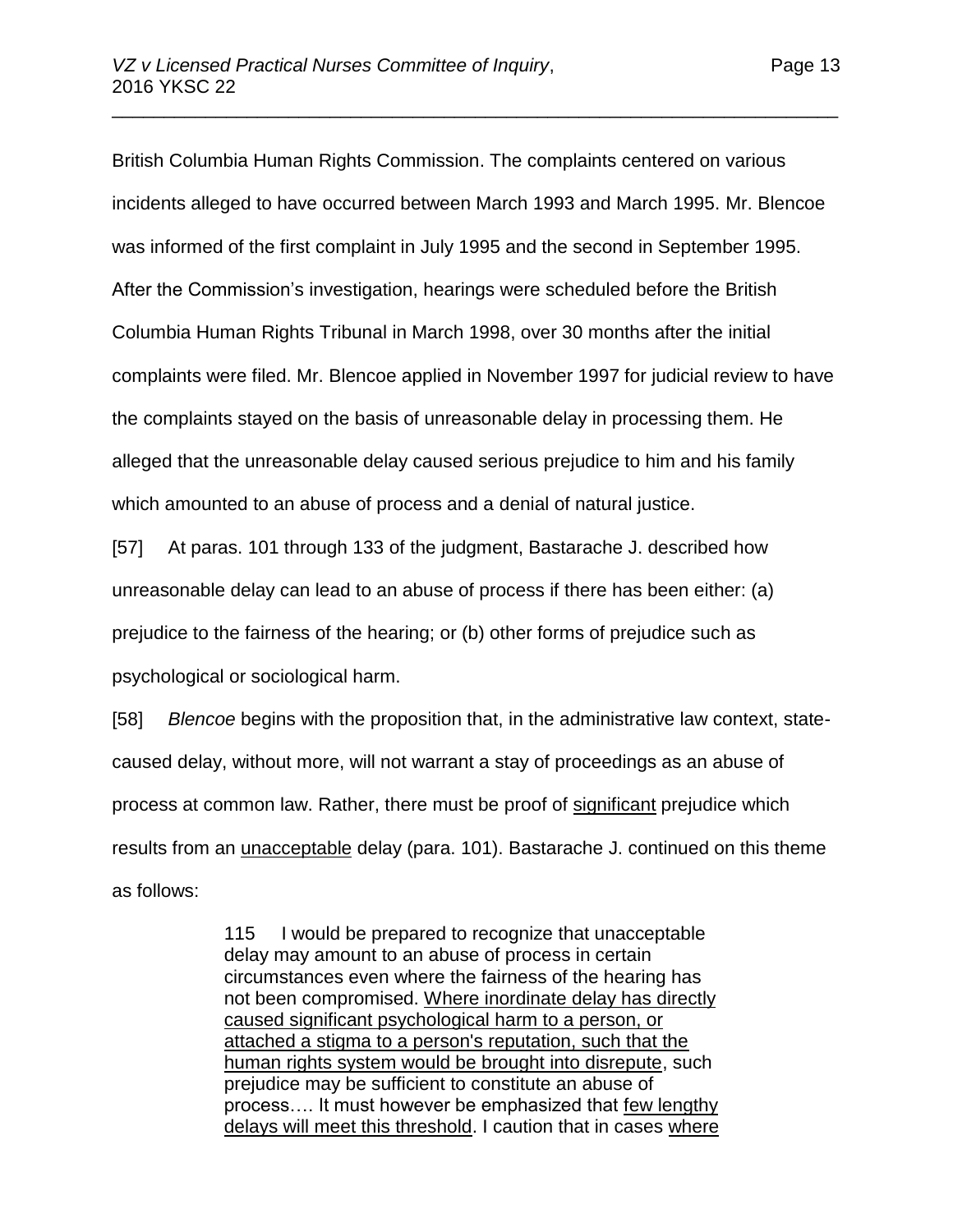there is no prejudice to hearing fairness, the delay must be **clearly unacceptable** and have **directly caused** a **significant prejudice** to amount to an abuse of process. It must be a delay that would, in the circumstances of the case, bring the human rights system into disrepute… (my emphasis)

\_\_\_\_\_\_\_\_\_\_\_\_\_\_\_\_\_\_\_\_\_\_\_\_\_\_\_\_\_\_\_\_\_\_\_\_\_\_\_\_\_\_\_\_\_\_\_\_\_\_\_\_\_\_\_\_\_\_\_\_\_\_\_\_\_\_\_\_\_\_

[59] For a delay to be unacceptable, it must have been either unreasonable or

inordinate: *Blencoe*, at para. 121.

[60] Further, Bastarache J. set a high threshold for when a delay might give rise to an

abuse of process:

120 In order to find an abuse of process, the court must be satisfied that, "the damage to the public interest in the fairness of the administrative process should the proceeding go ahead would exceed the harm to the public interest in the enforcement of the legislation if the proceedings were halted" …. According to L'Heureux-Dubé J. in *Power*, *supra*, at p. 616, "abuse of process" has been characterized in the jurisprudence as a process tainted to such a degree that it amounts to one of the clearest of cases. In my opinion, this would apply equally to abuse of process in administrative proceedings. For there to be abuse of process, the proceedings must, in the words of L'Heureux-Dubé J., be "unfair to the point that they are contrary to the interests of justice" (p. 616). "Cases of this nature will be extremely rare" (*Power*, *supra*, at p. 616). In the administrative context, there may be abuse of process where conduct is equally oppressive. (my emphasis)

[61] On the facts in *Blencoe*, Bastarache J. accepted the calculation of the delay by

Lowry J. of the Supreme Court of British Columbia, the judge on the initial judicial

review, as being the period between the filing of the complaint to the end of the

investigation process. That then reduced the delay from a total of 32 months to a 24-

month period (para. 124).

[62] Then, after comparing the delay in that case to other analogous cases,

Bastarache J. commented that, unlike the comparator cases, Mr. Blencoe's case did not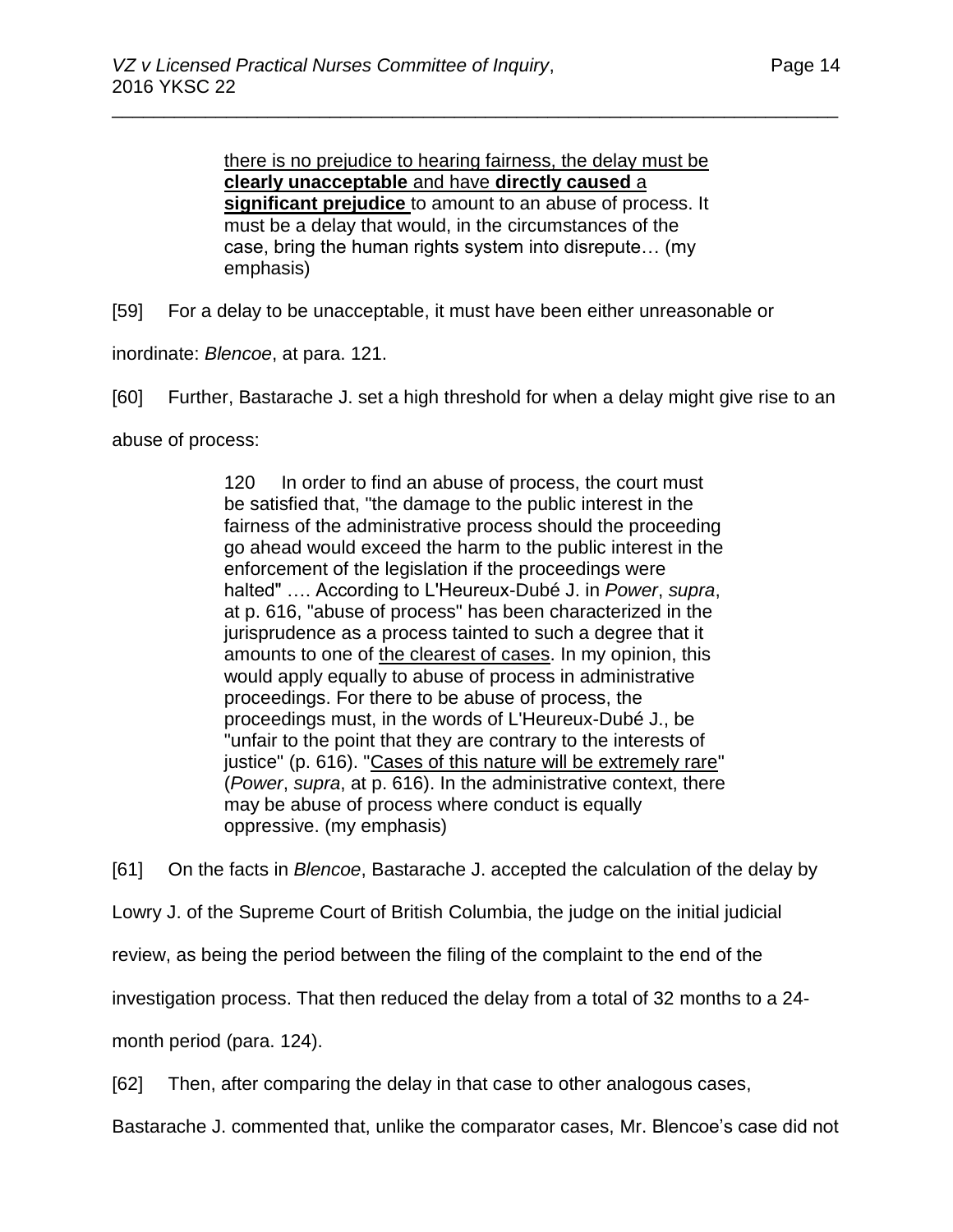exhibit "complete inactivity for extremely lengthy periods", except for one five-month

\_\_\_\_\_\_\_\_\_\_\_\_\_\_\_\_\_\_\_\_\_\_\_\_\_\_\_\_\_\_\_\_\_\_\_\_\_\_\_\_\_\_\_\_\_\_\_\_\_\_\_\_\_\_\_\_\_\_\_\_\_\_\_\_\_\_\_\_\_\_

period of inexplicable delay. Nevertheless, he also observed that there was "ongoing

communication between the parties", and in the result found that the 24-month period

from the filing of the complaints to the referral to the Human Rights Tribunal was not so

inordinate or inexcusable as to amount to an abuse of process:

130 The delay in the case at bar should be compared to that in analogous cases. In *Nisbett*, the sexual harassment complaint had been outstanding for approximately three years. In *Canadian Airlines*, there was a 50-month delay between the filing of the complaint and the appointment of an investigator. In *Stefani*, there was a delay of two years and three months between the complaint and the inspection and an additional six- or seven-month delay which followed. In *Brown*, a three-year period had elapsed prior to serving the petitioner with notice of the inquiry. In *Misra*, there was a five-year delay during which time Misra was suspended from the practice of medicine. Finally, in *Ratzlaff*, it had been seven years before the physician received a hearing notice.

131 A review of the facts in this case demonstrates that, unlike the aforementioned cases where there was complete inactivity for extremely lengthy periods, the communication between the parties in the case at bar was ongoing. While Lowry J. acknowledged the five-month delay of inactivity, on balance, he found no unacceptable delay and considered the time that elapsed to be nothing more "than the time required to process complaints of this kind given the limitations imposed by the resources available…

132 … In my opinion, the five-month inexplicable delay or even the 24-month period from the filing of the Complaints to the referral to the Tribunal was not so inordinate or inexcusable as to amount to an abuse of process. Taking into account the ongoing communication between the parties, the delay in this case does not strike me as one that would offend the community's sense of decency and fairness. While I would not presume to fix a specified period for a reasonable delay, I am satisfied that the delay in this case was not so inordinate as to amount to an abuse of process. (my emphasis)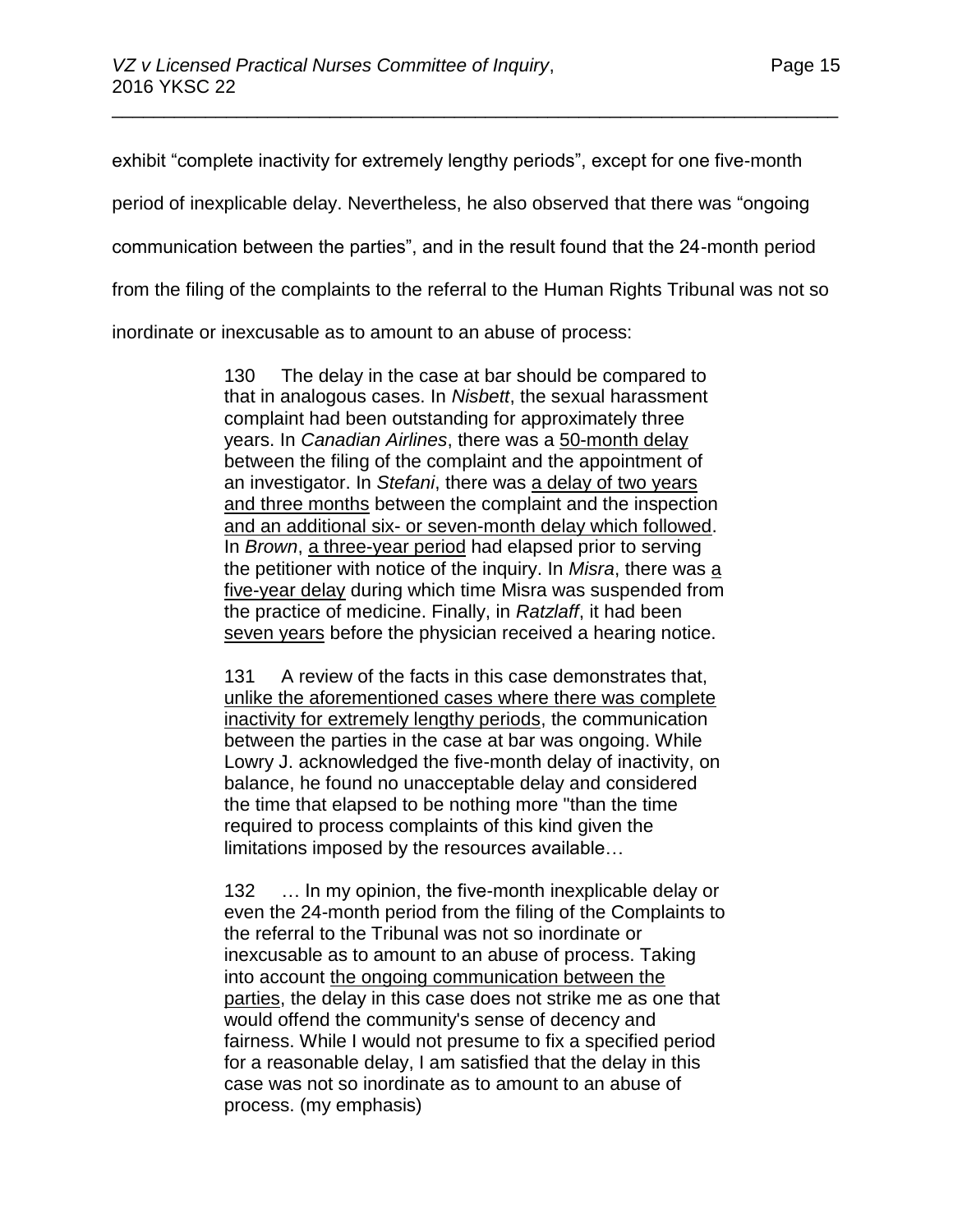#### **ANALYSIS**

[63] In my view, *Blencoe* is dispositive of the case at bar.

[64] First, relative to the periods of delay referred to in the cases cited in *Blencoe*, I am not persuaded that the total period of delay here was either unreasonable or inordinate.

\_\_\_\_\_\_\_\_\_\_\_\_\_\_\_\_\_\_\_\_\_\_\_\_\_\_\_\_\_\_\_\_\_\_\_\_\_\_\_\_\_\_\_\_\_\_\_\_\_\_\_\_\_\_\_\_\_\_\_\_\_\_\_\_\_\_\_\_\_\_

[65] Attached to these reasons as Schedule "A" is a table describing: the various events which led to delay; the time periods between these events; whether the resulting delay was caused by the nurse or was due to other reasons; and the accumulating delay between the filing of the initial complaint with the registrar on April 24, 2013 and the filing of the nurses petition in this Court on February 17, 2015. The total period of accumulated delay was 665 days, or approximately 22-months.

[66] Here, I agree with Mr. Buchan, on behalf of the respondent committee of inquiry, that any delay occurring after the petition was filed ought not to be considered, since this petition proceeding effectively stayed the current third committee of inquiry from holding a hearing, pending the outcome of this judicial review. Any additional delay suffered by the nurse since the petition was filed is either attributable to the counsel involved, or is systemic to the operation of the court system. In any event, the respondent committee of inquiry cannot be held responsible for that time.

[67] I also agree that the delay between the filing of the initial complaint on April 24, 2013, and Mr. Roothman's application to the first committee of inquiry seeking a specified complaint and full disclosure is also not attributable to the respondent committee of inquiry. Rather, it was the result of the position taken by YG's counsel, in the spring of 2014, that because of privacy concerns, YG was unable to make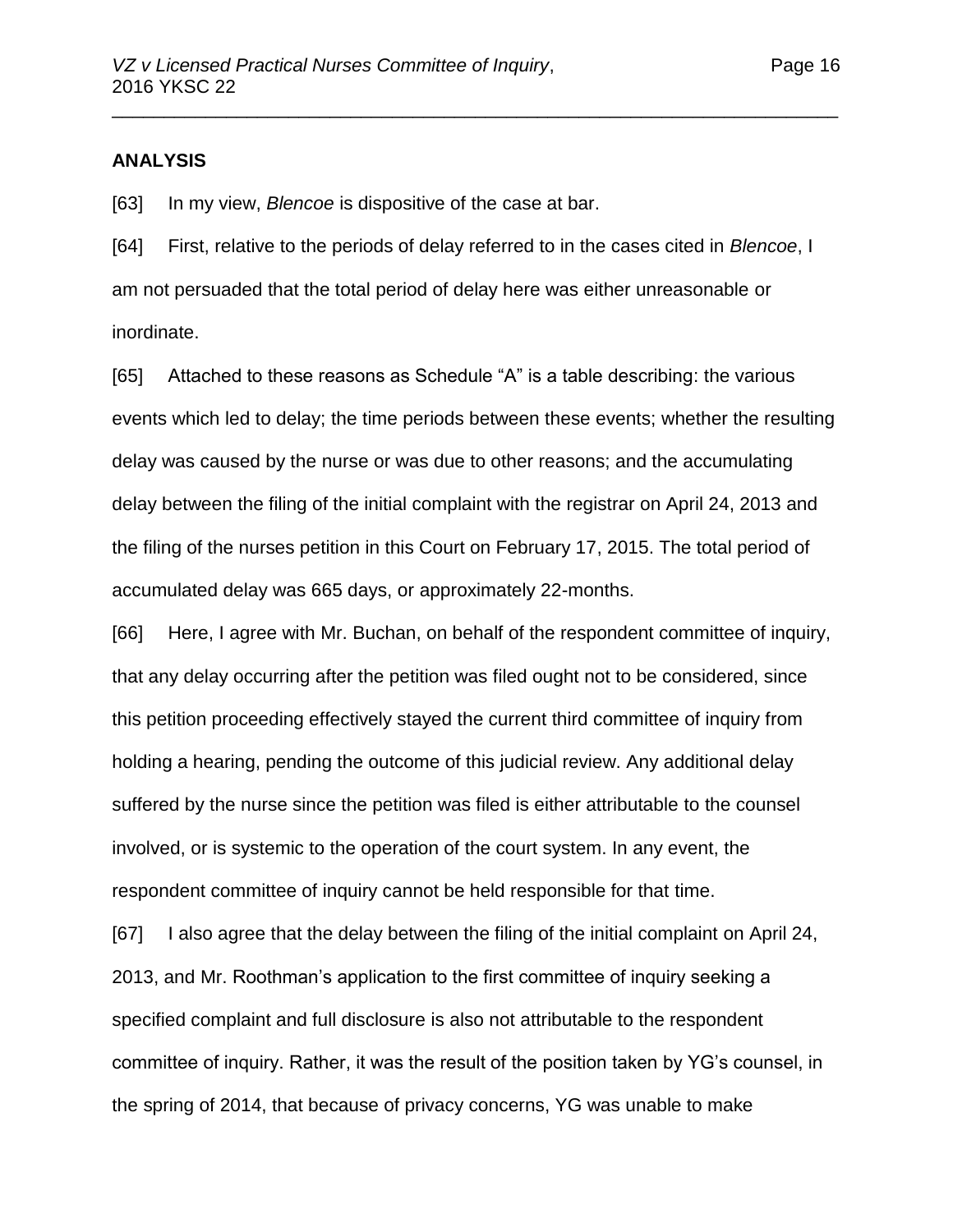disclosure of the sought-after patient records unless there was a successful *ATIPP* application by the nurse or an order from the committee of inquiry.

\_\_\_\_\_\_\_\_\_\_\_\_\_\_\_\_\_\_\_\_\_\_\_\_\_\_\_\_\_\_\_\_\_\_\_\_\_\_\_\_\_\_\_\_\_\_\_\_\_\_\_\_\_\_\_\_\_\_\_\_\_\_\_\_\_\_\_\_\_\_

[68] As it turned out, it appears that the position of YG's counsel at that time has been vindicated by the decision of Kenny J. in *Yukon v. O.G.*, 2014 YKSC 52 ("*O.G.*"). As in the case at bar, YG had made a complaint to the registrar alleging that O.G. was unsafe in providing medications, and placed restrictions on her employment. When the complaint was in turn referred to the advisory committee, it was rejected on the basis that it was frivolous. Mr. Reynolds, counsel for the advisory committee, advised me in this hearing that the complaint in *O.G.* was virtually identical to the one in the case at bar. Kenny J. concluded that the decision of the advisory committee was unreasonable and remitted the complaint back to the advisory committee for redetermination.

[69] Kenny J. noted that there is nothing in the governing legislation that details what information must be provided in a complaint, nor is evidence required in a complaint from an employer. Indeed, such a complaint may not even need to be in writing.

[70] Section. 21(1) of the *LPN Regulations* provides:

21(1) A person who terminates the employment of a registrant or revokes, suspends or imposes restrictions or conditions on the employment duties of a registrant shall promptly report to the registrar the termination, suspension or imposition of restrictions or conditions if it was based on a belief, held on reasonable and probable grounds, that

(a) the registrant is unfit to continue to practise;

(b) the actions of the registrant constitute unprofessional conduct or professional incompetence or indicate incapacity; or

(c) the continued practice of the registrant might constitute a danger to persons in their care.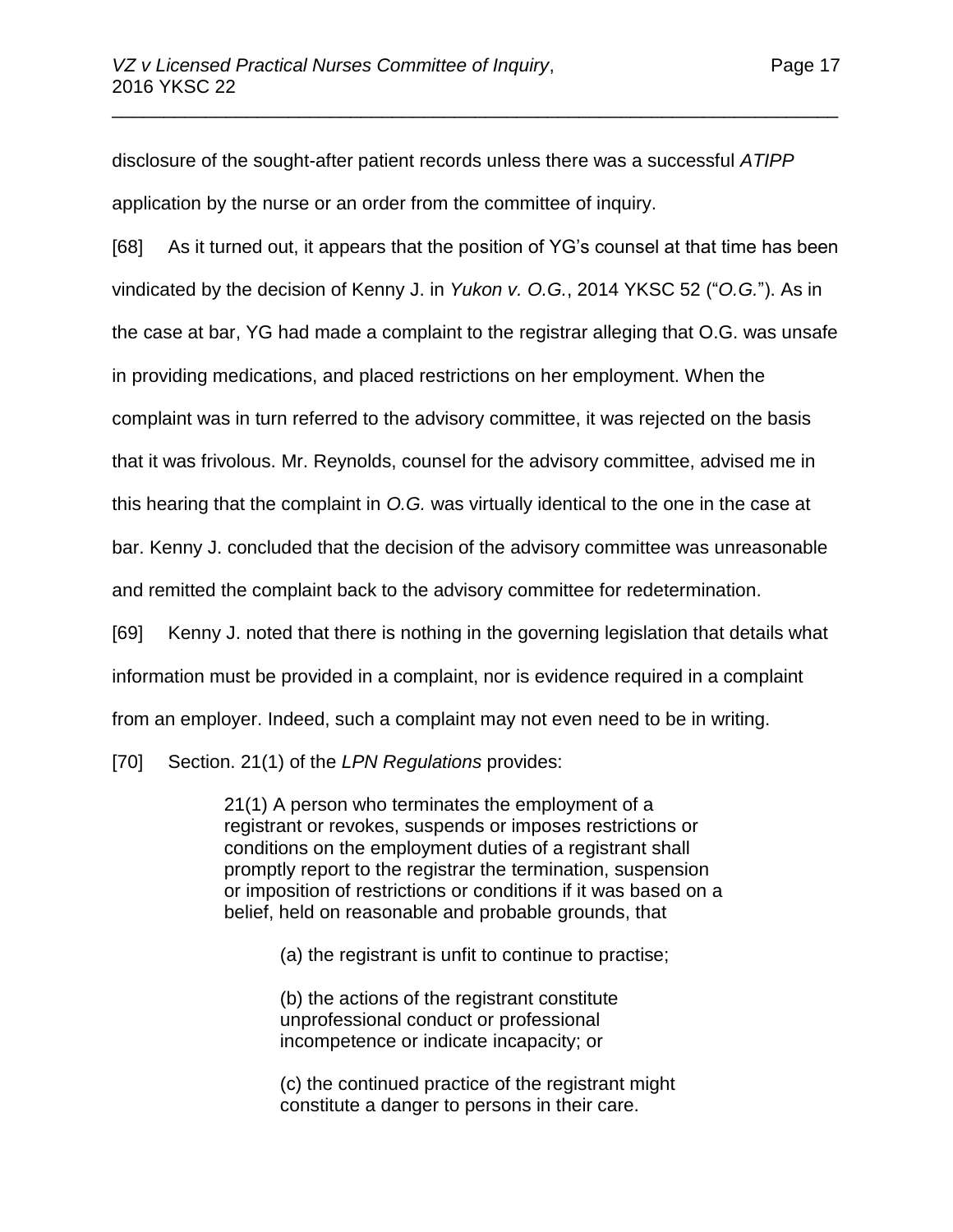[71] Section 8(3) of the *LPN Act* provides:

(3) The advisory committee shall review every complaint referred to it by the registrar and shall

\_\_\_\_\_\_\_\_\_\_\_\_\_\_\_\_\_\_\_\_\_\_\_\_\_\_\_\_\_\_\_\_\_\_\_\_\_\_\_\_\_\_\_\_\_\_\_\_\_\_\_\_\_\_\_\_\_\_\_\_\_\_\_\_\_\_\_\_\_\_

(a) reject the complaint if the complaint is frivolous; or

(b) refer the complaint to a committee of inquiry if there are reasonable grounds for the complaint.

[72] Kenny J. concluded from the interplay between these provisions, that when the

advisory committee receives a complaint from an employer, it can presume that the

complaint is based on a belief, held on reasonable and probable grounds, as that is a

precondition for the employer to make the complaint in the first place:

25 In this case, the employer provided the name of the LPN, that she was unsafe in providing medications, that she had been put on a mentorship program for 8 weeks to assist her in this regard, and that at the end of that program, the employer had determined she could not work safely in a role responsible for medication management. In addition to that information, the advisory committee knows that the employer believes, on reasonable and probable grounds, that the LPN is unfit to continue to practice or the actions of the LPN constitute unprofessional conduct or professional incompetence or incapacity or that the continued practice of the LPN might constitute a danger to persons in care. They know that because the LPNR says that the employer must believe this before they make a report under s. 21.

Accordingly, Kenny J. held that it was unreasonable for the advisory committee to find

that the complaint was frivolous.

[73] In coming to this determination, Kenny J. nevertheless observed that the wording

of s. 8(3) of the *LPN Act* is:

[23] … problematic and causes confusion and uncertainty for those mandated to carry out their duties under that section. As written, it sets out two different standards of proof for the one question of whether to send a complaint to a committee of inquiry. I have found that the standard of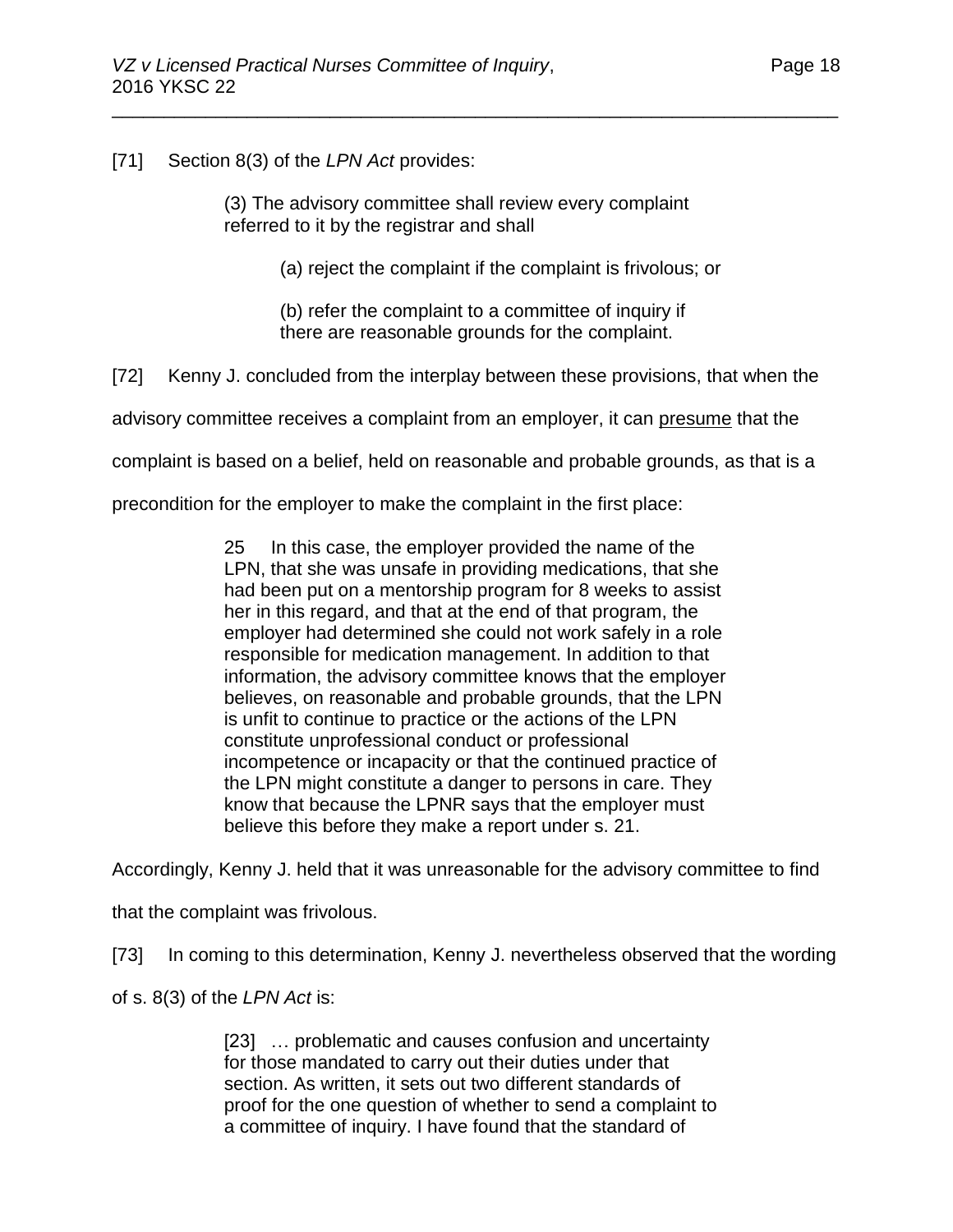proof is whether or not a complaint is frivolous. Should the legislature determined that is not the intended standard, amendments will need to be made to the legislation to clarify that intent.

\_\_\_\_\_\_\_\_\_\_\_\_\_\_\_\_\_\_\_\_\_\_\_\_\_\_\_\_\_\_\_\_\_\_\_\_\_\_\_\_\_\_\_\_\_\_\_\_\_\_\_\_\_\_\_\_\_\_\_\_\_\_\_\_\_\_\_\_\_\_

[74] I can find no flaw in Kenny J.'s logic in *O.G.*, and I echo her comments regarding the confusing and problematic wording of s. 8(3) of the *LPN Act*. It effectively guts the advisory committee of playing any kind of a screening or gatekeeper function in responding to employer complaints, before significant resources are called into play in the disciplinary process.

[75] In any event, as a result of YG's position on disclosure of private documents, it was necessary for Mr. Roothman to make his application to the first committee of inquiry on the nurse's behalf. While that was entirely proper and necessary, it did lead to further delay between the date on which the first committee of inquiry was scheduled to deal with the complaint, i.e. March 12, 2014, and the date on which YG ultimately complied the committee's order to provide a more specific complaint and full disclosure, i.e. July 25, 2014. This is a total block of time amounting to 135 days, however, it is not a delay attributable to the respondent committee of inquiry.

[76] Rather, I find that the pertinent time period on this application is from the issuance of the reformulated complaint on July 25, 2014, until the nurse issued his petition on February 17, 2015. That is the time period relating to the second committee of inquiry. I do not find that it was unreasonable or inordinate.

[77] Indeed, even considering the entire period of almost 22 months from the filing of the initial complaint to the filing of the petition, I am not persuaded that there were any lengthy periods of inactivity. Rather, I tend to agree with counsel for the respondent committee of inquiry that, during the entire process following the issuance of the initial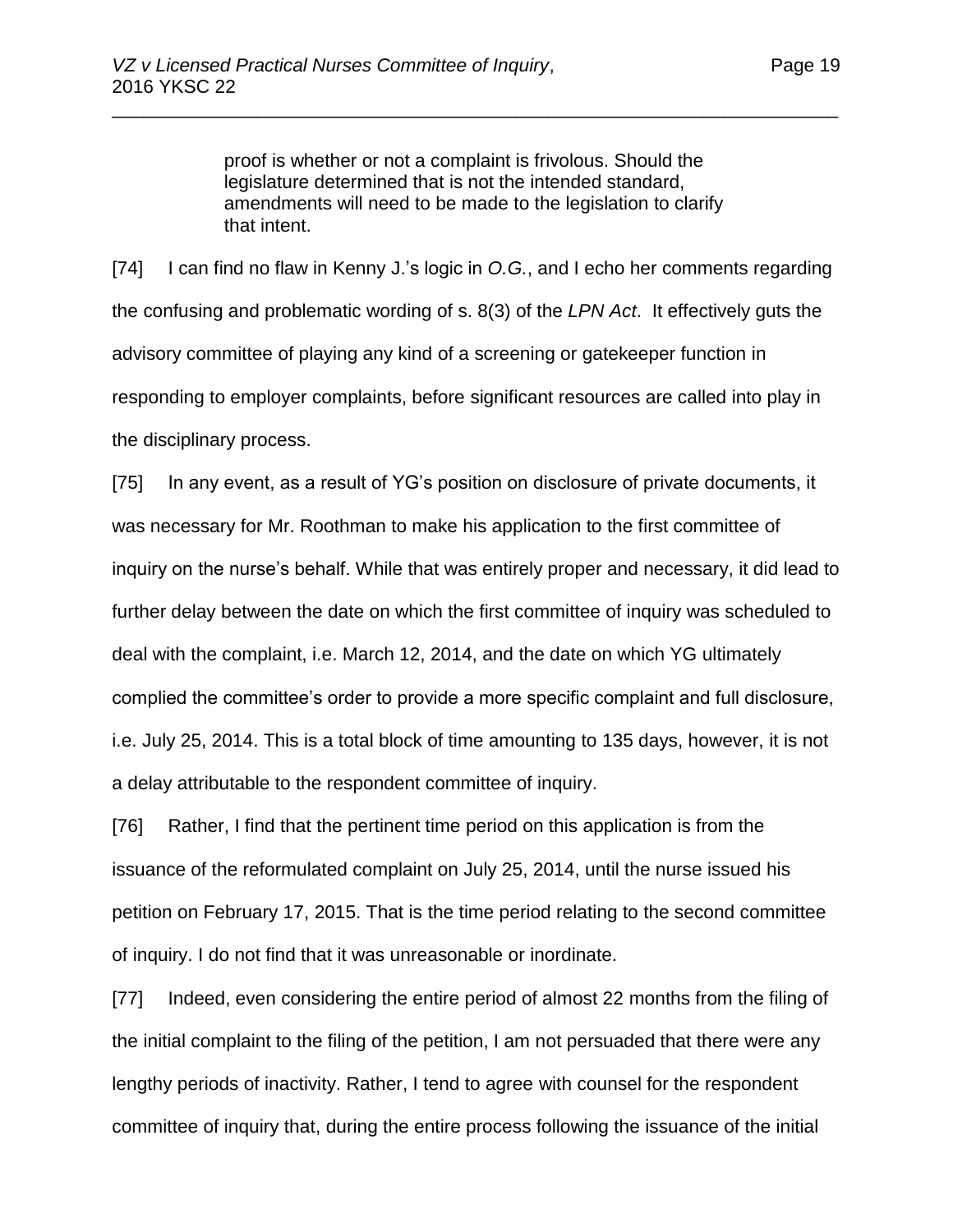complaint, there was a regular back and forth communication between the nurse, the complainant, and the administrative tribunals concerned. There were no identifiable substantial gaps of inactivity on the part of any of the players.

\_\_\_\_\_\_\_\_\_\_\_\_\_\_\_\_\_\_\_\_\_\_\_\_\_\_\_\_\_\_\_\_\_\_\_\_\_\_\_\_\_\_\_\_\_\_\_\_\_\_\_\_\_\_\_\_\_\_\_\_\_\_\_\_\_\_\_\_\_\_

[78] Further, if I am in error here and there was inordinate delay, there is insufficient evidence that the delay caused the nurse material prejudice, in terms of psychological or sociological effects.

[79] On behalf of the nurse, Mr. Roothman has acknowledged, in both his written outline and his oral submissions, he is only seeking to establish prejudice in the form of either psychological or sociological harm. He did not argue that the delay in this case has affected the fairness of the hearing process.

[80] The only evidence of such prejudice is in the nurse's first affidavit, where he refers to the following subjective experiences resulting from the complaint and the delay in its processing:

- 1) The complaint affected the nurse and his wife "emotionally" on a daily basis;
- 2) The nurse feared seeing former co-workers in public;
- 3) Walking past former places of employment an "unpleasant experience" for the nurse;
- 4) The nurse needed to change his environment so that he could "forget as much as possible" about the complaint;
- 5) The case made it "extremely difficult" for the nurse's wife to work with or around the people who had reported him; and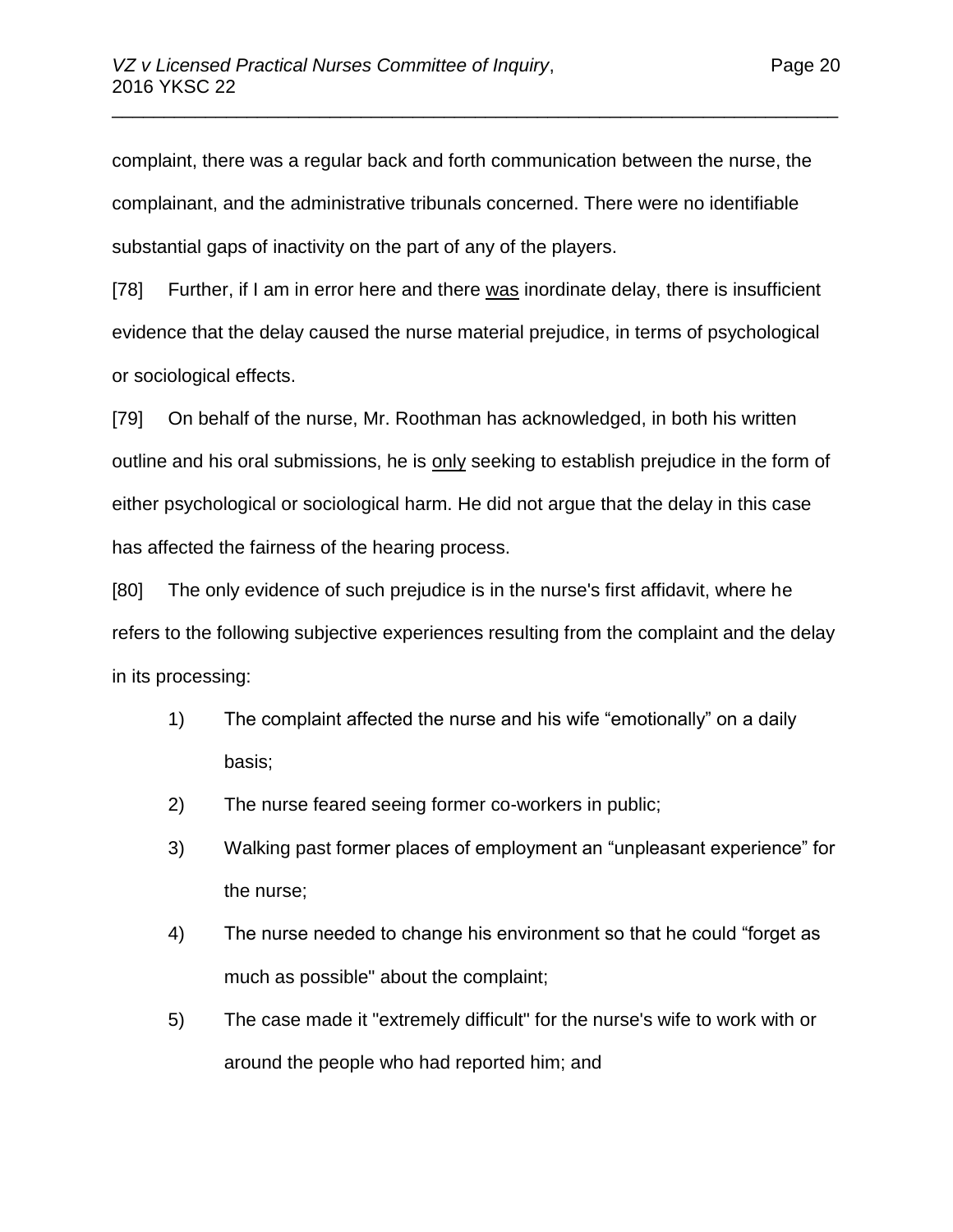6) The nurse and his wife decided to move to British Columbia because they "could not wait any longer" for the case to be resolved.

\_\_\_\_\_\_\_\_\_\_\_\_\_\_\_\_\_\_\_\_\_\_\_\_\_\_\_\_\_\_\_\_\_\_\_\_\_\_\_\_\_\_\_\_\_\_\_\_\_\_\_\_\_\_\_\_\_\_\_\_\_\_\_\_\_\_\_\_\_\_

[81] Given the very high threshold for this form of prejudice to give rise to an abuse of process set out in *Blencoe*, I once again agree with counsel for the respondent committee of inquiry that the nurse ought to have provided something more than merely subjective evidence of the extent of the psychological and/or sociological adverse impacts of the complaint and the administrative process surrounding it. For example, I cannot imagine that it would have been onerous for the nurse to obtain a report from a medical or psychological professional detailing the nature of his stress and his inability to remain working in the Yukon. And yet, no such objective confirmation of the nurse's subjective prejudice was provided by him.

[82] Worse still, only at the hearing was I provided with information from the nurse's counsel that he was never fired from his employment with YG during the discipline process. Rather, he chose to resign when he moved to British Columbia with his family. However, I was further advised that the nurse was able to return to the Yukon from time to time to do piecemeal work in the nursing field. Still later, I was informed by his counsel that when he determined that it was too inconvenient to his family to be traveling back and forth, the nurse decided to move back to Yukon with his family in late 2015, and has since returned to employment at the Whitehorse General Hospital. As I alluded to above, none of this information was in affidavit form, but it nevertheless significantly undermines, in my view, any ongoing prejudice to the nurse

[83] Accordingly, even if there was inordinate delay, the nurse has not made a case that he was sufficiently prejudiced to give rise to an abuse of process.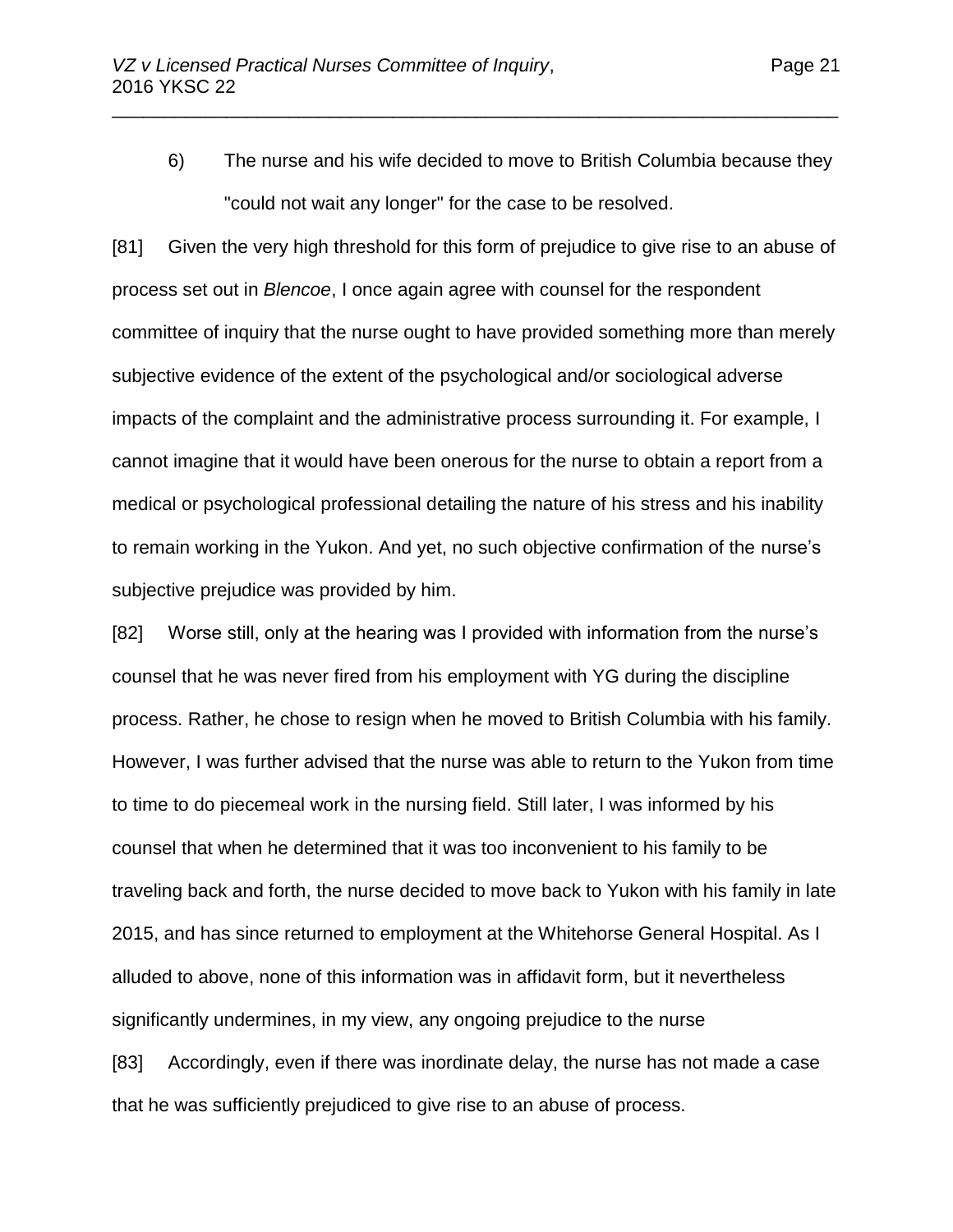[84] Finally, there is a strong public policy argument to decline the nurse's application for relief. The mandate of the committee's inquiry under the *LPN Act* is to maintain the safety and integrity of the public health system in relation to the activities of licensed practical nurses. While it is important to give due regard to the fairness of the process when disciplining such professional nurses, the fairness of the process has not been raised by the petitioner nurse in this particular application for judicial review. Therefore, I conclude that where the protection of public health is concerned, substantial weight ought to be placed on the public interest over the individual concerns of the nurse.

\_\_\_\_\_\_\_\_\_\_\_\_\_\_\_\_\_\_\_\_\_\_\_\_\_\_\_\_\_\_\_\_\_\_\_\_\_\_\_\_\_\_\_\_\_\_\_\_\_\_\_\_\_\_\_\_\_\_\_\_\_\_\_\_\_\_\_\_\_\_

## **CONCLUSION**

[85] The application is dismissed.

[86] However, given the significant expenditure of time and resources by the nurse in pursuing a specific complaint and full and proper disclosure, to which he would have otherwise been entitled, but for the flawed legislation at play in this process, I feel it is appropriate that the parties should each bear their own costs.

GOWER J.

\_\_\_\_\_\_\_\_\_\_\_\_\_\_\_\_\_\_\_\_\_\_\_\_\_\_\_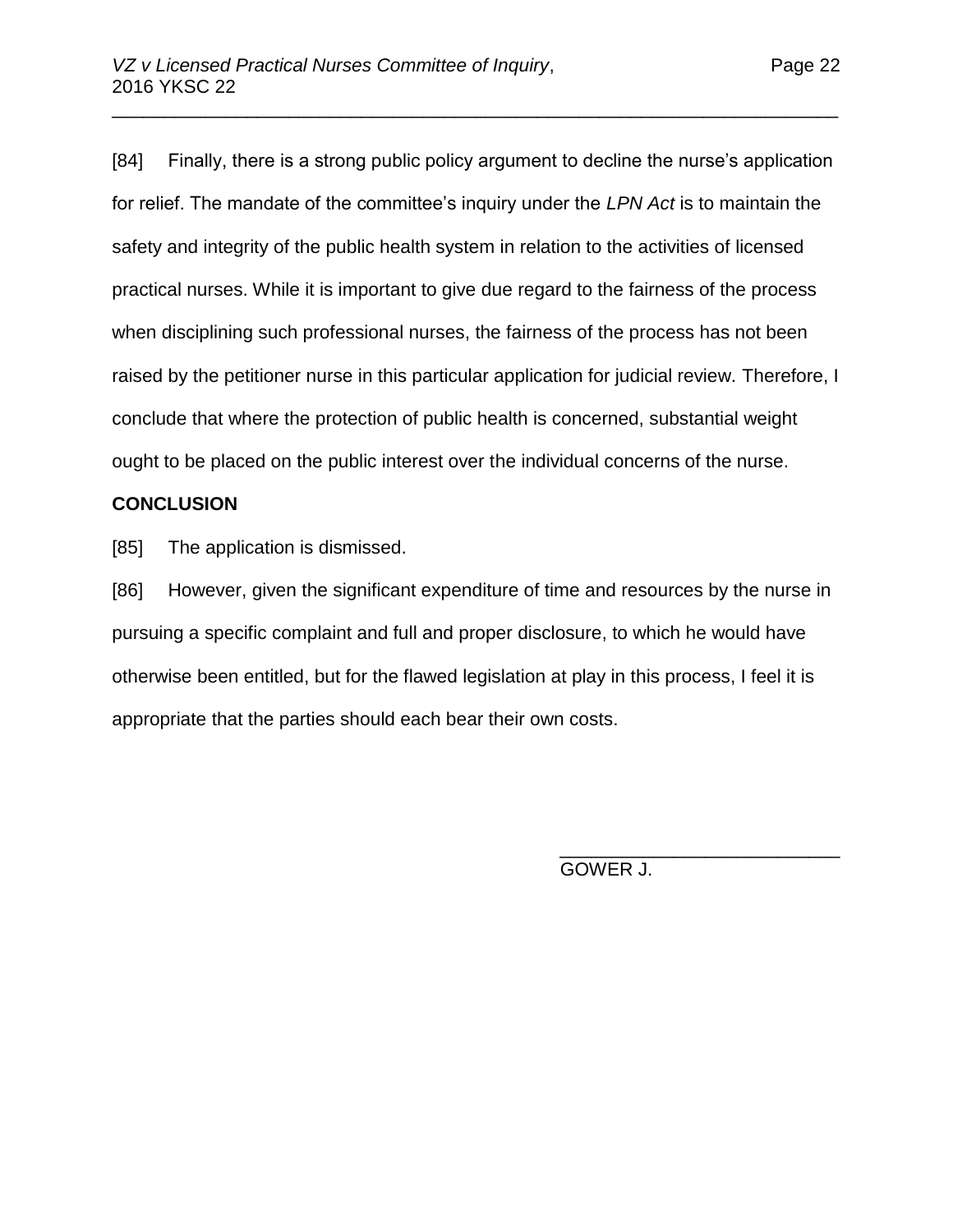## **SCHEDULE "A"**

\_\_\_\_\_\_\_\_\_\_\_\_\_\_\_\_\_\_\_\_\_\_\_\_\_\_\_\_\_\_\_\_\_\_\_\_\_\_\_\_\_\_\_\_\_\_\_\_\_\_\_\_\_\_\_\_\_\_\_\_\_\_\_\_\_\_\_\_\_\_

# **Delay Factors**:

| <b>Dates</b>    | <b>Events/Reasons</b>                                                                                                         | $VZ-$<br>caused | Other-<br>caused | Total #<br>of Days<br>(Delay) |
|-----------------|-------------------------------------------------------------------------------------------------------------------------------|-----------------|------------------|-------------------------------|
| Apr 24,<br>2013 | Meade complaint to Registrar                                                                                                  |                 |                  |                               |
| June 3,<br>2013 | Advisory Committee letter to VZ advising<br>of complaint                                                                      |                 | 40               | 40                            |
|                 | Appointment of Committee of Inquiry                                                                                           |                 |                  |                               |
| Aug 21,<br>2013 | Committee of Inquiry letter to<br>Complainant regarding investigation<br>process.                                             |                 | 79               | 119                           |
| Oct 20,<br>2013 | VZ letter to Committee of Inquiry.                                                                                            | 60              |                  | 179                           |
| Oct 25,<br>2013 | Complainant letter to LPN Registrar with<br>additional grounds of complaint                                                   |                 | 5                | 184                           |
| Oct 30,<br>2013 | Registrar letter to VZ regarding<br>Complainant's rebuttal                                                                    |                 | 5                | 189                           |
| Nov 18,<br>2013 | Roothman letter to Committee of Inquiry                                                                                       | 19              |                  | 208                           |
| Dec 5,<br>2013  | Committee of Inquiry letter to Roothman:<br>intention to proceed to hearing                                                   |                 | 17               | 225                           |
| Jan 6,<br>2014  | Committee of Inquiry letter to Roothman:<br>Notice of Hearing (March 11/12, 2014)                                             |                 | 32               | 257                           |
| Mar 6,<br>2014  | Roothman letter to Complainant:<br>requesting document disclosure                                                             | 60              |                  | 317                           |
| Mar 12,<br>2014 | VZ Notice of Application seeking<br>complaint dismissal, adjournment,<br>particulars of complaint, disclosure of<br>documents | 6               |                  | 323                           |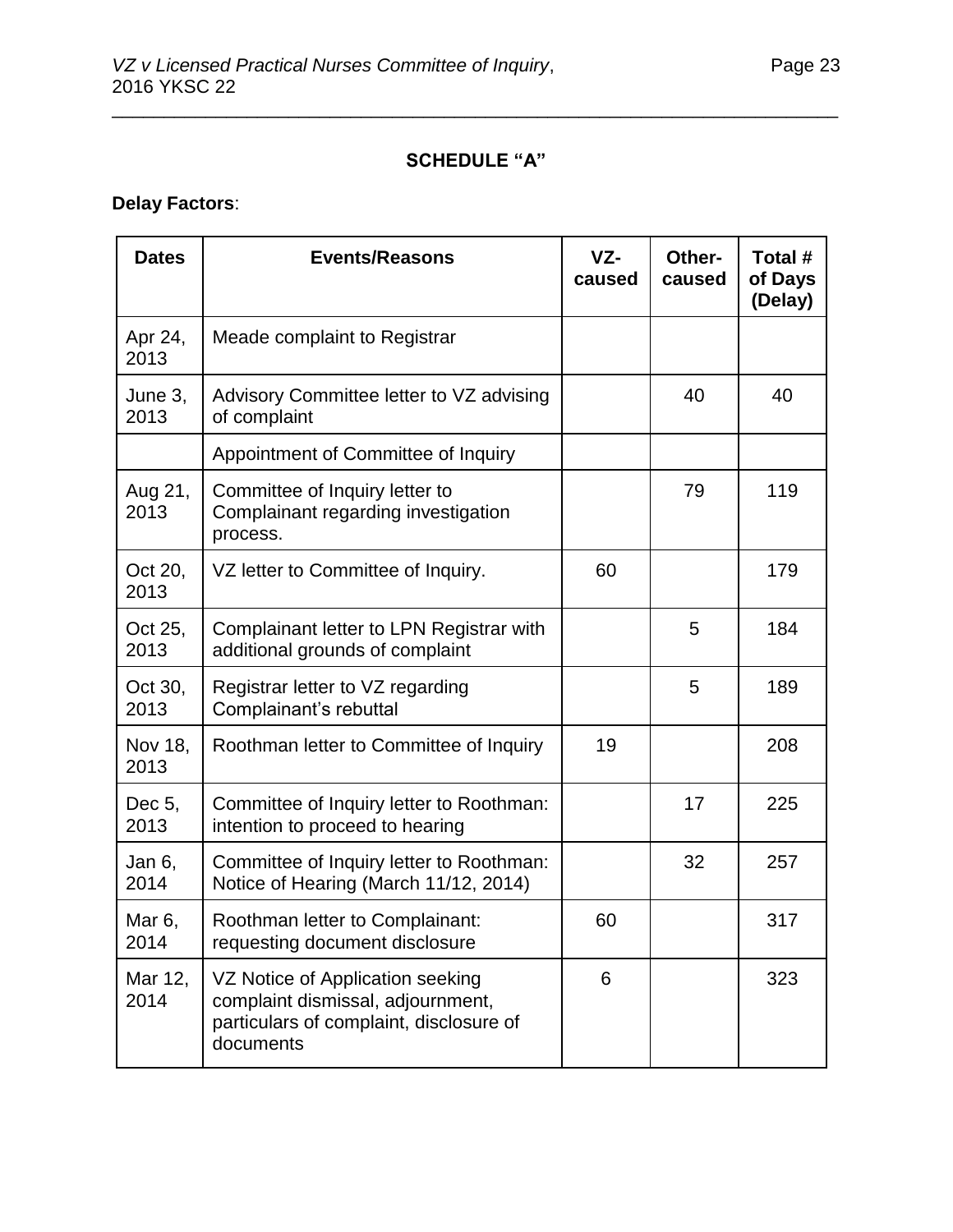| <b>Dates</b>      | <b>Events/Reasons</b>                                                                                                                              | VZ-<br>caused | Other-<br>caused | Total #<br>of Days<br>(Delay) |
|-------------------|----------------------------------------------------------------------------------------------------------------------------------------------------|---------------|------------------|-------------------------------|
| Mar 12,<br>2014   | Committee of Inquiry decision letter:<br>application for adjournment is granted;<br>application hearing scheduled to<br>reconvene May 20/21, 2014. |               |                  |                               |
| May 15,<br>2014   | VZ Amended Notice of Application                                                                                                                   | 64            |                  | 387                           |
| May 20,<br>2014   | Hearing of VZ Application                                                                                                                          | 5             |                  | 392                           |
| Jun 7,<br>2014    | Committee of Inquiry Reasons for<br>Decision, effectively finding in favour of<br>VZ                                                               |               | 18               | 410                           |
| Jun 13.<br>2014   | Registrar e-mail to Roothman to deliver<br><b>Reasons for Decision</b>                                                                             |               | 6                | 416                           |
| Jul 25,<br>2014   | Complainant's legal counsel letter to<br>Advisory Committee with reformulated<br>complaint and supporting documents                                |               | 42               | 458                           |
| Aug 29,<br>2014   | Advisory Committee letter to VZ to<br>forward reformulated complaint                                                                               |               | 35               | 493                           |
| Sep 23,<br>2014   | <b>Advisory Committee appoints second</b><br>Committee of Inquiry to hear<br>reformulated complaint                                                |               | 25               | 518                           |
| Oct 23,<br>2014   | Committee of Inquiry #2 meets for first<br>time                                                                                                    |               | 30               | 548                           |
| Nov 20,<br>2014   | Committee of Inquiry letter to VZ (sent to<br>Whitehorse address)                                                                                  |               | 28               | 576                           |
| Dec 5-<br>9, 2014 | Roothman-Bell correspondence<br>exchanged regarding VZ address and<br>procedural matters                                                           |               | 17               | 593                           |
| Dec 7,<br>2014    | VZ receives Committee of Inquiry letter                                                                                                            |               |                  |                               |
| Dec 10,<br>2014   | Roothman letter to Committee of Inquiry                                                                                                            | 3             |                  | 596                           |

\_\_\_\_\_\_\_\_\_\_\_\_\_\_\_\_\_\_\_\_\_\_\_\_\_\_\_\_\_\_\_\_\_\_\_\_\_\_\_\_\_\_\_\_\_\_\_\_\_\_\_\_\_\_\_\_\_\_\_\_\_\_\_\_\_\_\_\_\_\_